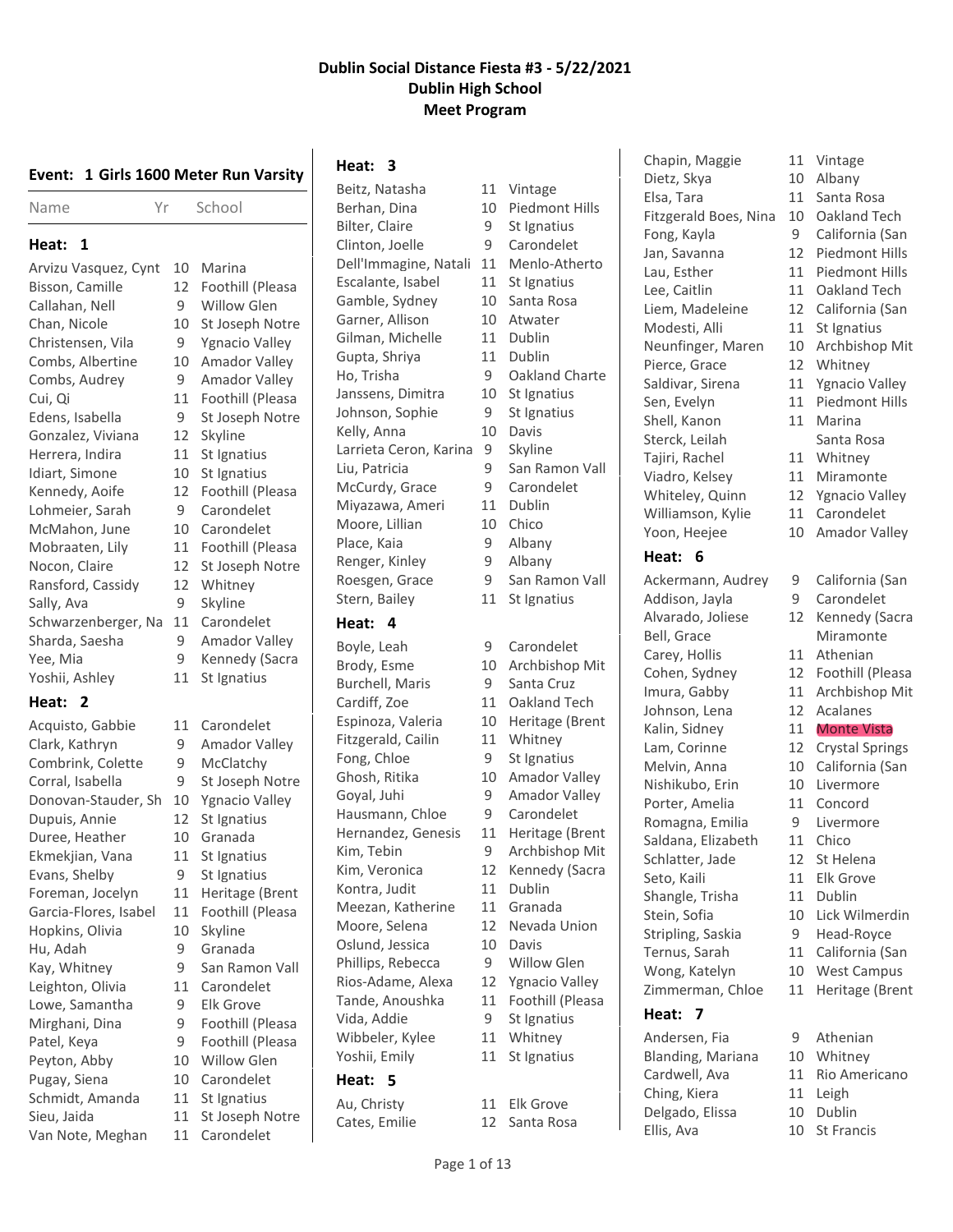| Fry-Ross, Gabriella |  |
|---------------------|--|
| Gardner, Mariana    |  |
| Grupe, Molly        |  |
| Gupta, Shreya       |  |
| Heskett, Jill       |  |
| Hong, Lois          |  |
| Keriotis, Zoe       |  |
| Kern, Carly         |  |
| Lau, Elizabeth      |  |
| Montgomery, Meredi  |  |
| Rehkopf, Cleo       |  |
| Tonella, Angelina   |  |
| Walker, Molly       |  |
| Wan, Karen          |  |
| Weckwerth, Katherin |  |
| White, Anita        |  |
| Williams, Tyler     |  |
|                     |  |

# **Heat: 8**

| Altamirano, Faustina |
|----------------------|
| Arndt, Alison        |
| Bright, Sara         |
| Buonomo, Amber       |
| Chang, Kristin       |
| Correia, Olivia      |
| Feague, Greta        |
| Fenner, Aysla        |
| Garcia, Yadira       |
| Harris, Amanda       |
| Lefkowitz, Alenna    |
| Legge, Autum         |
| Mannion, Nora        |
| Mckrell, McKenna     |
| Ohashi, Nao          |
| Pettersson, Erika    |
| Riggs, Abigail       |
| Rivera-Hoagland, Jos |
| Santoyo, Cristal     |
| Schiffenhaus, Samant |
| Stocks, Katelynn     |
| Sutch, Kelsey        |

# **Heat: 9**

Baird, Ai-Li 10 Head-Royce Dobson, Emma 9 St Francis Duan, Xinxin 11 Albany Dwyer, Grace 11 Davis Furtado, Nina 10 Elk Grove

12 St Ignatius 12 St Ignatius 9 Lincoln (S) 12 Archbishop Mit 11 St Francis 11 Amador Valley 10 Nevada Union 11 California (San 11 Granada 10 Rio Americano 9 Menlo-Atherto 10 St Ignatius 11 Granada 10 Foothill (Pleasa 12 Amador Valley 9 St Francis 10 Whitney 11 San Ramon Vall 11 Carondelet 9 Saratoga 9 Leigh 12 Crystal Springs 11 McClatchy 11 Scotts Valley 9 Redwood (Larks 12 Vintage 12 Chico 9 Pleasant Valley 12 Nevada Union 10 St Ignatius 11 St Francis 9 Menlo-Atherto 9 Amador Valley 9 Willow Glen 10 Maria Carrillo

- 11 Atwater 11 Carondelet 10 Willow Glen
- 9 St Francis
- Brower, Caitlan 12 San Ramon Vall Caposio, Sarah 10 Valley Christian Chancellor, Trinity 9 Redwood (Larks Chang, Rosaleen 10 Valley Christian Doyle, Summer 9 Rio Americano

Hattendorf, Stella 9 Head-Royce

#### **Heat: 10**

Alchin, Chloe 10 Pleasant Valley Bedrin, Haley 12 Whitney Carroll, Abby 10 Davis Chong, Ella 10 Maria Carrillo Cregan, Brooke 11 Maria Carrillo Dollard, Allison 12 Miramonte Feland, Anna 9 Nueva School Garner, Elisabeth 12 Atwater Guardino, Jessica 10 Valley Christian Huang, Amie 10 Davis Kuo, Felisha 10 Piedmont Hills Mathiesen, Isabella 9 Maria Carrillo Michel, Mackenzie 10 Monte Vista Moret, Isabelle 10 Branham Page, Karly 9 Leigh Poon, Kelly 9 Nueva School Ransford, Kirsten 12 Whitney Ribet, Abigail 12 Elk Grove Rosenberg, Alexis 10 Granada Sheehan, Reilly 11 Crystal Springs Strotz, Tawny 10 Redwood (Larks Terdiman, Joya 11 Lick Wilmerdin

# **Heat: 11**

Alivov, Diana 9 Scotts Valley Devlin, Eva 10 St Ignatius House, Olivia Santa Rosa Jackson, Sofia 10 St Mary's Colleg Kaufman, Emma 10 Lincoln (S) Kreutzen, Cate 11 Lick Wilmerdin Lee, Vivian 12 Davis Long, Simone 11 San Ramon Vall Loyola, Samantha 11 St Ignatius Milby, Clare 12 St Ignatius Montgomery, Eliana 11 Mountain View Moya, Alexanderia 10 Christian Broth Nogueiro, Sofia 10 Redwood (Larks Salinas, Dominique 11 Willow Glen

Lawson, Olivia 12 St Mary's Colleg Leek, Sujin 11 Livermore Marshall, Lily 10 Kennedy (Sacra Moe, Kira 9 Maria Carrillo Nieto, Raven 10 Willow Glen Parod, Josie 9 Rio Americano Prieto, Lucy 12 Rio Americano Say, Jamie 11 Miramonte Van Holt, Alexandra 10 Santa Rosa Zuniga, Milla 10 Amador Valley

- 
- 
- 
- 
- 
- 
- 
- 
- 
- 
- 
- 
- 
- 

Stone, Katherine 10 Mountain View Thomas, Roxane 12 St Francis (Mou Versteeg, Dahlia 10 Amador Valley Wemmer, Nan 12 St Mary's Colleg

#### **Heat: 12**

Boyle, Madeleine 11 Menlo-Atherto Briggs, Katriona 11 Menlo-Atherto Callon, Claire 12 St Francis (Mou Chun, Carmelle 11 Elk Grove DeJong, Corinne 12 Davis Foxworthy, Kendall 9 Carondelet Gowda, Medha 10 Dublin Hedden, Avery 10 Maria Carrillo Heltzel, Carly 11 Mountain View Jackson, Milan 9 St Mary's Colleg Lai, Katie 11 Dublin Mattice, Vivien 11 Maria Carrillo Perez, Natalie 11 St Joseph Notre Personius, Brianna 10 Sonora Quigley, Paige 10 St Francis Rueb, Mia 9 Monte Vista Scott, Grace 9 Whitney Small, Taya 11 Amador Valley Smith, Nora 11 St Francis Solecki, Ella 10 Chico Witherell, Daphne 10 St Francis Yamamoto, Hinako 10 St Francis (Mou

### **Heat: 13**

Adams, Makenna 12 Westmont DeMartini, Mary 10 Carondelet Dunham, Grace 9 St Francis Frigon, Nicole 12 Acalanes Garrett, Clair 11 Oakland Tech Guzman, Angelina 10 Livermore Keane, Zoe 11 St Ignatius Krishnan, Anya 12 Head-Royce MacLean, Audrey 10 Redwood (Larks Maltz, Amelie 10 Lick Wilmerdin Mitchell, Tauren 9 Westmont Moran, Abigail 11 Monte Vista Ortiz-Gudeman, Ona 11 Head-Royce Owens, Aila 12 St Joseph Notre Riley, Kate 11 Miramonte Ruckmann-Barnes, Ev 9 Granada Searls, Renae 9 Alhambra Strawn, Ryann 9 St Francis Taylor, Rebekah 10 Maria Carrillo Unger, Paige 10 Willow Glen Williams, Olivia 9 Acalanes Yee, Lauren 11 Acalanes

- Shlipak, Kaira 11 Lick Wilmerdin
	-
	-
	-
	-
	-
	-
	-
	-
	-
	-
	-
	-
	-
	-
	-
	-
	-
	-
	-
	-
	-
	-
	- -
		-
	-
	-
	-
	-
	-
	-
	-

Page 2 of 13

- 
- Bowen, Sophie 9 Whitney
- 
- 
- 
- Beck, Chloe 10 Heritage (Brent Cubiss, Megan 11 Branham Deeik, Mary 12 Vintage
	- - -
			-
			-
			-
			-
			- -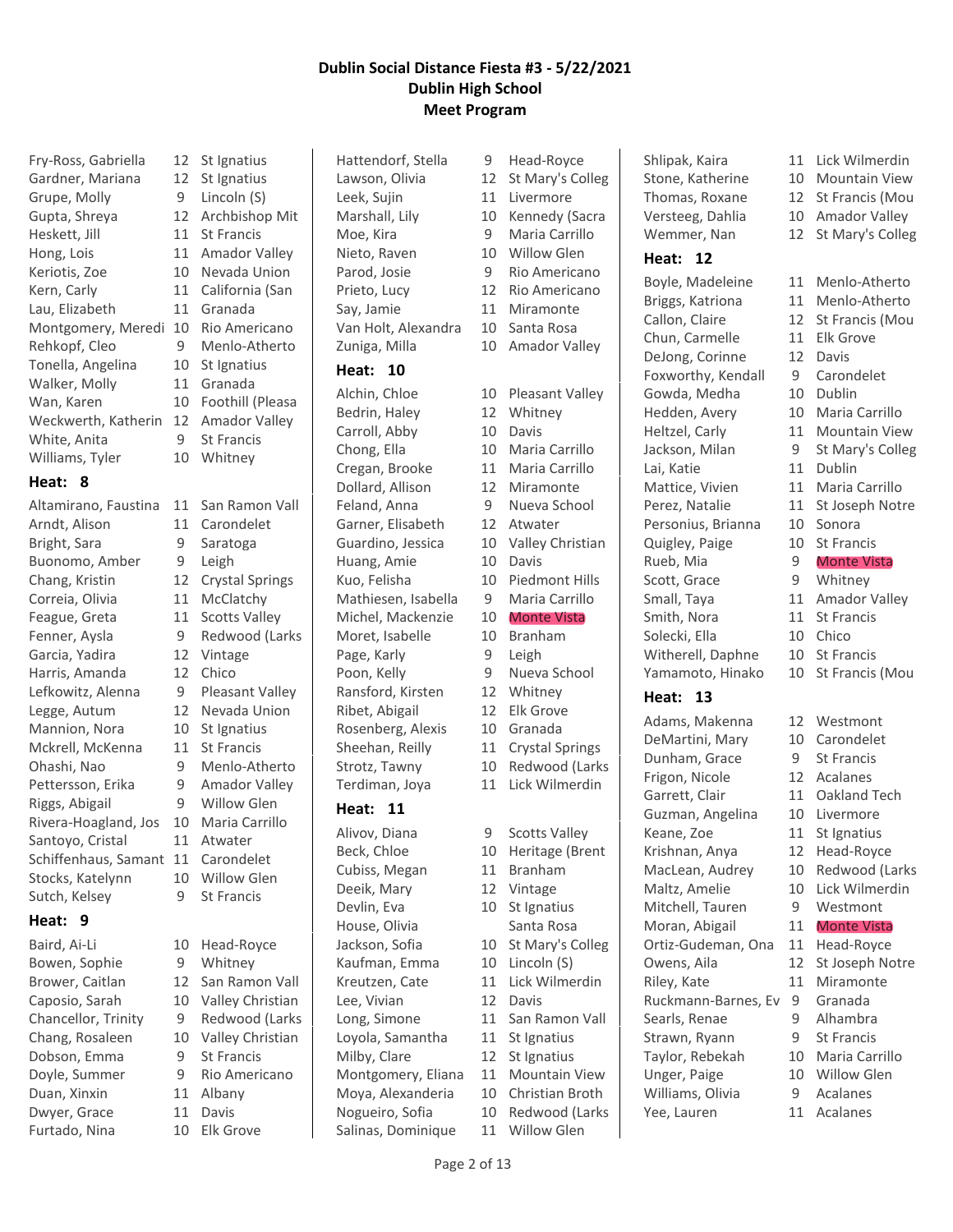#### **Heat: 14**

Barnes, Kaylee 11 Rio Americano Beebe, Claire 12 Menlo-Atherto Busienei, Ashley 11 Maria Carrillo Chavez, Madison 11 California (San Cohen, Evie 12 St Ignatius Dolan, Peyton 9 Monte Vista Edwards, Gabriella 9 Granada Elkins, Christel 11 St Francis (Mou Espino, Katelyn 9 Foothill (Pleasa Gay, Malia 12 Christian Broth Gentin, Julia 11 Mountain View Hekkanen, Hanna 12 St Francis Janku, Helena 11 Redwood (Larks Kopec, Ava 9 Whitney Morganroth, Janie 11 Sacred Heart Pr Newton, Katie 12 Rio Americano Reed, Lindsey 11 College Park Schlieman, Olivia 10 Rio Americano Silva, Claire 11 St Francis Soderbery, Julia 10 Sacred Heart Pr Tatum, Skyler 11 Lincoln (S) Valenton, Viviana 12 Livermore

#### **Heat: 15**

Allen, Audrey 12 Miramonte Barron, Jana 9 Granada Boothby, Amber 10 Scotts Valley Boothby, Ashlyn 9 Scotts Valley Burror, Sierra 12 Bishop Union Connery, Hailey 10 Redwood (Larks Cornejo, Tatiana 11 St Francis Estrada, Susana 12 Aptos Hadley, Emma 11 Canyon (Anahei Heckey, Julia 12 McClatchy Hill, Shae 12 Granada Johnson, Adeline 10 Branson Kopec, Katie 10 Whitney Lacamp, Maya 12 Lick Wilmerdin Lambert, Luci 12 Sacred Heart Pr McNatt, Anna 10 McClatchy Melcher, Elizabeth 11 Granada Nordenholz, Sophia 11 Albany Pogue, Kinsey 11 Monte Vista Swenson, Leila 11 Bella Vista Wallenstrom, Samant 12 Marin Catholic Watson, Anna 12 Stevenson

#### **Event: 2 Boys 1600 Meter Run Varsity**



Andelman, Max 10 Oakland Tech Anderson, Berkeley 9 Willow Glen Blackshaw-McKee, Ri 10 Skyline Canon, Casey 9 De La Salle Fedorenko, Blake 10 Dublin Filmore/Testa, Neil 10 Elk Grove Gomez, Oswaldo 11 Concord Leamy, Thomas 9 Willow Glen Murphy, Killian 10 St Ignatius Nichols, Milo 10 Skyline Paulson, Wyatt 9 Justin-Siena Shahidi, Ashkon 10 De La Salle Shetty, Aarush 9 Dublin Williams, Jacob 9 Elk Grove

#### **Heat: 2**

Ambrosio, Joshua 11 Albany Armstrong, Jason 10 Granada Basham, Tyler 10 Oakland Tech Bauman, Kurtis 9 Amador Valley Berkes, Daniel 10 De La Salle Bursch, Tyler 9 Willow Glen Cardenas, Oscar 9 Marina Chen, Zach 11 St Joseph Notre De los santos, Devon 11 Justin-Siena Doherty, Thomas 9 Willow Glen Donnell, Brian 10 Chico Doyle, Will 10 St Ignatius Garcia, Abraham 9 Granada Gustafson, Nicholas 11 Christian Broth Hegde, Sidharth 11 Dublin Herrerias, Desi 9 San Ramon Vall Hoddie, Walden 10 Menlo-Atherto Jiang, Fagu 9 Dublin Khanna, Aarha 9 Amador Valley Leong, Albert 11 Piedmont Hills Siauw, Jacob 9 Dublin Thomas, Aidan 9 Foothill (Pleasa York, Lucas 9 Healdsburg

#### **Heat: 3**

Doyle, Julian 11 Rio Americano

Camacho, Jacob 9 Amador Valley Chamkura, Preetam 10 Amador Valley Crawford, Jacob 11 Kennedy (Sacra Grant, Nathan 9 San Ramon Vall Ho, Caleb 10 Kennedy (Sacra Ilkal, Ayaan 9 Amador Valley Lee, Connor 10 Kennedy (Sacra Sano, Jayden 9 Amador Valley Swobe, Dylan 9 San Ramon Vall Tran, Minh 10 Piedmont Hills Chang, Joshua 9 St Joseph Notre

- 
- 
- 
- 
- 
- 
- 
- 
- 
- 
- 
- 
- 
- Crockett, William 10 San Ramon Vall

Dreyfus, Holden 10 Foothill (Pleasa Edwards, Mike 10 Marina Hernandez, Aidan 10 Willow Glen Hopkins, Adam 9 Skyline Hu, Jonathan 10 Amador Valley Jensen, Leo 11 Amador Valley Kelly, Aiden 10 Willow Glen Kiang, Jonah 9 Amador Valley Le, Tuan 10 Dublin Mazumder, Rashiq 9 Archbishop Mit Miura, Kenzo 10 Pacific Collegiat Moniz Armstrong, Jas 11 Granada Raj, Kevin 10 Monte Vista Rosas, Erick 11 Ygnacio Valley Saini, Dev 10 Dublin Sigua, Carson 10 Amador Valley Thompson, Emmett 10 Santa Cruz Thompson, Noah 9 Leigh Travers, Caleb 9 Menlo-Atherto Wolverton, Henry 11 Willow Glen Wong, Evan 10 Amador Valley

#### **Heat: 4**

Bennett, Patrick 9 Foothill (Pleasa Burciaga, Nikos 10 Christian Broth Chang, Elliot 11 Albany Cinque, Aidan 10 Santa Cruz Clark, Sam 9 Monte Vista Diaz, Chrystopher 10 Elk Grove Dionida, Jason 12 St Ignatius Doctor, Jay 9 Davis Green, William 11 Amador Valley Hertz, Jacob Lorico 9 Davis Ho, Ian 12 Acalanes Jensen, George 10 St Joseph Notre Lopez, Gerardo 10 Kennedy (Sacra Manens, Alex 9 Bellarmine Coll Newton, Gavin 9 Maria Carrillo Plants, Shawn 9 Elk Grove Prestwich, Tyler 9 Rio Americano Rajesh, Prithvij 9 Amador Valley Sisco, Jayson 9 Davis Van Horn, Brandon 10 Leigh Vaughn-Luma, Domin 9 Willow Glen Webster-Hawkins, Jer 10 Kennedy (Sacra Wolf, Nolan 10 Monte Vista Wright, Jefferson 9 Davis

### **Heat: 5**

Barkve, Aidan 10 Whitney Brennen, Charles 9 Chico Chan, Jason 12 Piedmont Hills Fernandes, Dominic 10 San Ramon Vall

- 
- 
- 
- Yadav, Samyak 9 Amador Valley
	-
	-
	-
	-
	-
	-
	-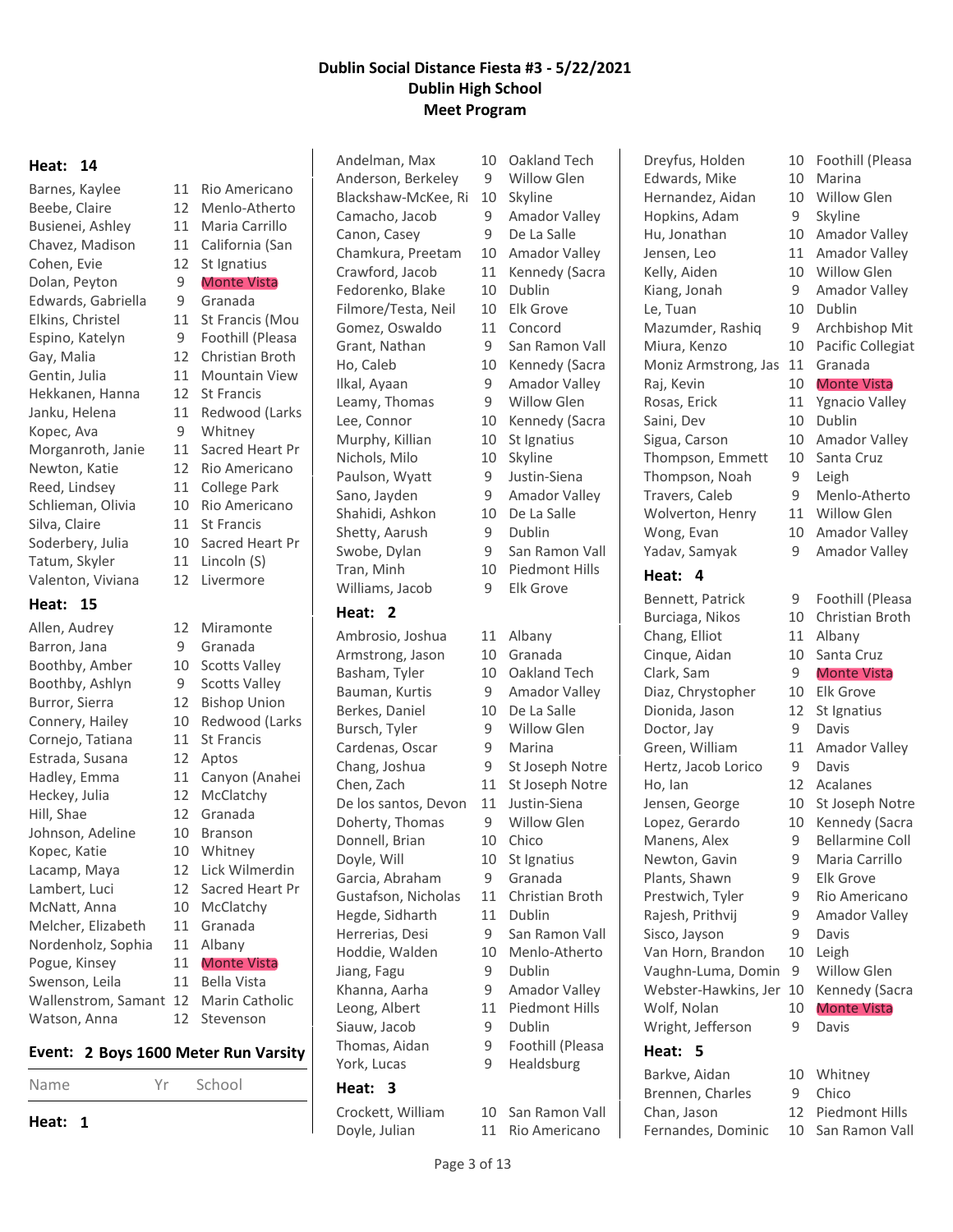Howe, Samuel 10 Foothill (Pleasa Jimenez, Joshua 10 Marina Lai, Ezra 10 St Ignatius Lee, Avery 11 St Ignatius Lee, Xander 10 Pacific Collegiat Lottmann, Zachary 12 Albany Lozares, Elijah 9 Foothill (Pleasa Lunbeck, Rory 11 St Ignatius Nellis Torres, Gabriel 9 Granada Pham, Jacob 10 Piedmont Hills Sargent, Patrick-Bruc 12 Dublin Schlichting, Oscar 9 Chico Singh, Harsh 11 San Ramon Vall Takaha, Bryce 11 Kennedy (Sacra Turner, Jack 11 Nueva School Walton, Jake 10 Granada Wang, Conan (Jhe-Yu 11 Dublin Watkins, Kyle 10 Davis Wenzel, Charles 9 Justin-Siena **Heat: 6** Bereket, Aman 10 Skyline

Bourdet, Michael 11 St Ignatius Chik, Andrew 11 Albany Del Mundo, Jayden 10 Granada Higley, Charlie 9 St Mary's Colleg Johnson Vigeant, Val 10 St Mary's Colleg Karnik, Shiven 9 Foothill (Pleasa Kerr, Brady 10 Rio Americano Khan, Oliver 12 Menlo-Atherto Kohler, Samuel 9 St Joseph Notre Lopez, Marcos 10 Jesuit Malik, Mustafa 11 Piedmont Hills Miller, Dylan 11 Crystal Springs Mukherjee, Shayan 11 Amador Valley Nakahara, Wade 9 Albany Nguyen, Allen 10 Willow Glen Ondo, Seth 11 Willow Glen Pham, Justin 12 Piedmont Hills Ramirez, Sole 9 St Francis Centr Rashid, Gavin 10 Davis Reeve, Maxwell 11 St Joseph Notre Spickelmier, Nathanie 10 West Campus Vahle, Ethan 11 Rio Americano Wong, Kaden 9 Dublin

#### **Heat: 7**

Algea, Trent 12 Branham Bosteels, Jonah 10 Willow Glen Chan, Kelvin 10 St Ignatius Chudasama, Aditya 10 Amador Valley Cosio, Felipe 11 San Ramon Vall Dang, Alvin 10 Piedmont Hills

Holdren, Brady 9 Foothill (Pleasa

- 
- 
- 
- 

Elises, Francis 11 Dublin Freeman, Durell 11 Skyline Harrison-Lin, John 11 Menlo-Atherto Horsfall, Luke 11 Monte Vista Jensen, Jordan 9 Willow Glen Kim, Madex 10 Willow Glen Lin, Austin 12 Piedmont Hills Marron, David 12 Acalanes Mattice, Deion 9 Maria Carrillo Meeker, Alex 10 Piedmont Hills Ortiz, Edgar 12 Healdsburg Rao, Hrishikesh 11 Saratoga Riordan, Richard 11 St Joseph Notre Ruscica, Dario 10 Whitney Seng, William 11 Leigh Sosa, Anthony 10 Piedmont Hills Vega, Magnus 10 Willow Glen Whitmore, Brendan 9 Whitney

#### **Heat: 8**

Agrawal, Anand 10 Saratoga Carter, Matthew 11 Amador Valley Chen, Nicholas 12 Albany Doherty, Thomas 10 Davis Dutta, Rahul 9 Dublin Eby, Alexander 9 De La Salle Garcia, Jaime 12 Bellarmine Coll Gromm, Ian 12 Lincoln (S) Jagannathan, Advait 10 Dublin Koontz, Matthew 11 Elk Grove Kopchik, Colin 9 St Mary's Colleg Lewis, Jaden 11 Foothill (Pleasa Licea, Adrian 10 St Mary's Colleg Lucero, Cash 9 Lincoln (S) Martinez, Alexander 11 Dublin McCue, Thomas 11 St Joseph Notre Merrill, Jacob 9 Saratoga Momsen, Jonah 9 Redwood (Larks O'Brien, Sammy 10 St Francis (Mou Sun, Shaolun 9 Saratoga Sylvia, Ryan 12 Willow Glen Urrutia Serrano, Elise 11 Foothill (Pleasa Vincent-Blatter, Noah 10 Maria Carrillo Winsor, Cody 11 Davis **Heat: 9** Arellano, Jason 10 St Joseph Notre Bogdan, Joseph 11 McClatchy Chin, Ryan 11 Foothill (Pleasa Cox, Kevin 11 Jesuit

Dhami, Angad 9 St Francis (Mou Durfee, Collin 10 Vintage Fritch, Andrew 9 Lincoln (S) Guo, Lachlan 9 Crystal Springs

Kariakin, Harrison 11 Rio Americano Kawatra, Karandeep 12 Dublin Kulkami, Omkar 12 Saratoga Lieske, Zax 12 St Mary's Colleg Michelini, Mark 12 Athenian Morlet, Daniel 11 Chico Morris, Matthew 9 Crystal Springs Nguyen, Tory 10 Lincoln (S) O'Meara, Michael 9 St Ignatius Orozco De Rueda, Alf 11 Archbishop Mit Passaro, Bruno 9 Lick Wilmerdin Sanderson, Grant 9 Maria Carrillo Vass, Jurgis 10 St Mary's Colleg Vijayakumar, Vishnu 12 Justin-Siena Ward, Andy 12 De La Salle

#### **Heat: 10**

Affinito, Matthew 11 Bellarmine Coll Agdassi, Kyan 10 St Francis (Mou Brownlow, Matteo 12 St Mary's Colleg Cyphers, Alex 10 Healdsburg Dankowski, Jameson 11 Healdsburg Escay, Tyler 10 Rio Americano Grondona, Draven 10 Monte Vista Hein, Austin 9 Pleasant Valley Hurren, David 9 Whitney Justiniani, Cyrus 9 Rio Americano Kachare, Prithu 12 Foothill (Pleasa Kawahara, Ethan 10 St Francis (Mou Martinovsky, Ethan 9 St Ignatius Monette, Izak 11 Amador Valley Patel, Madhav 11 San Ramon Vall Peters, Kai 10 Redwood (Larks Redmond, Colby 11 San Ramon Vall Roberts, Luciano 9 St Ignatius Sheinis, Ian 10 Granada Simi, Tyler 10 Christian Broth Tan, Justin 11 Dublin Trowbridge, Will 10 Santa Cruz Turner, Davis 11 Nueva School Zapp, Colby 11 Valley Christian

#### **Heat: 11**

Abulencia, Jaiden 10 San Ramon Vall Campos, Carlos-Migu 12 Davis Carpenter, Kenny 10 San Ramon Vall Craven, Tyler 9 Bellarmine Coll Espiritu, Orion 10 St Francis (Mou Galinis, Kyle 11 Newark Memor Hobden, Nathanial 11 Valley Christian Hu, George 9 Saratoga Huang, Austin 12 Amador Valley Kadkhodayan, Sean 10 Amador Valley

- 
- Witte, Ryan 11 Rio Americano
	-
	-
	-
	-
	-
	-

- 
- 
- 
- 
- 
- 
- 
- 
- 
- 
- 
- 
- 
- 
- 
- 
- 
- 
- 
- 
- 
- 
- 
- 
- 
-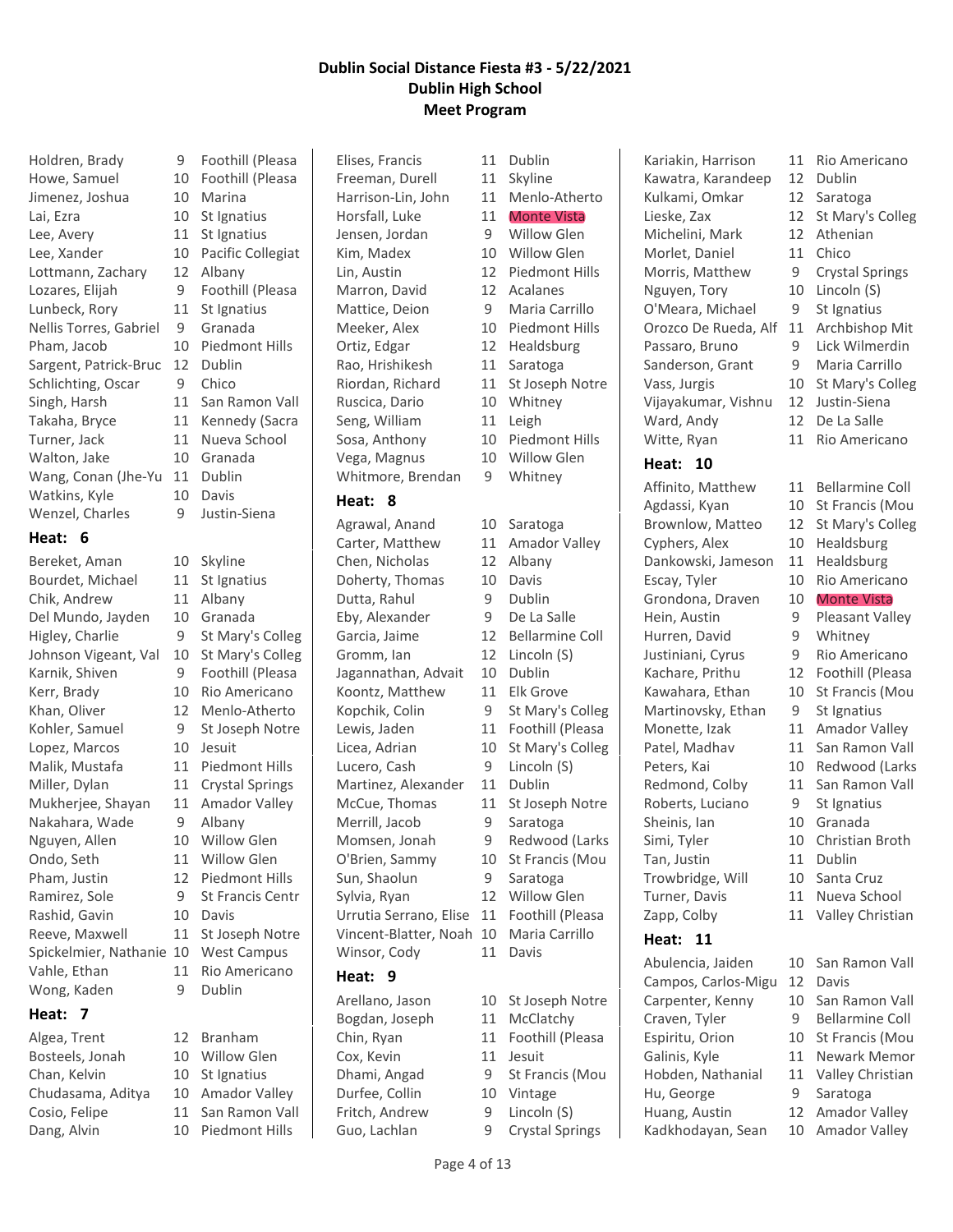| Khan, Wasil          | 10 |
|----------------------|----|
| McKeown, Liam        | 10 |
| McSweeney, Jonatha   | 11 |
| Mehta, Ronit         | 10 |
| Murphy, Colter       | 11 |
| Neuwirth-Stein, Simo | 12 |
| Neville, Aidan       | 10 |
| Santhakumar, Sharva  | 11 |
| Sauder, Hudson       | 10 |
| Scott, Dylan Henry   | 12 |
| Underwood, Brandon   | 10 |
| Velazquez-Patino, Ma | 10 |
| Wilson, Ryan         | 11 |
| Yung, Liam           | 10 |

#### **Heat: 12**

Botkin, Owen 10 Bellarmine Coll Chow, Ethan 12 Acalanes Ericson, Jack 11 Jesuit Escay, Aiden 10 Rio Americano Gillig, Jansen 10 Lincoln (S) Joseph, Joshua 10 Foothill (Pleasa Kachare, Shon 9 Foothill (Pleasa Kaysinger, Justin 10 Elk Grove Kropp, Ryan 11 Bellarmine Coll Liggett, Tristan 10 Santa Rosa Lopez, Noah 9 Whitney Mukherjee, Arnav 11 Amador Valley Mullane, Matthew 9 St Francis (Mou Painter, Ryan 11 St Mary's Colleg Rapp, Jaden 10 Whitney Redmond, Alec 10 McClatchy Rodriguez-Garcia, Be 10 St Ignatius Ryan, Joe 12 Jesuit Shinn, Noah 12 Valley Christian Snycerski, Tommy 10 Bellarmine Coll Venkatesh, Vishal 12 Granada Woofter, Conor 12 Dublin Zhang, Leo 11 Athenian

# **Heat: 13**

Cromartie, Bryan 11 Willow Glen Doppalapudi, Tanay 9 Bellarmine Coll Draper, Dylan 11 California (San Farzan, Logan 9 Acalanes Galka, Andrew 10 Livermore Hammers, Jude 9 Bellarmine Coll Inocencio, Benjamin 10 Monte Vista Itow, Evan 11 Willow Glen Lena, Niccolo 10 Head-Royce Loo, Christopher 11 Foothill (Pleasa Malessy, Elian 10 Davis

Saratoga Bellarmine Coll Bellarmine Coll Amador Valley Urban of San Fr Miramonte Monte Vista Dublin Granada Vintage Pleasant Valley Pleasant Valley Monte Vista Amador Valley

Bodnar-Cohen, Reed 9 Bellarmine Coll

Martinez, Chris 10 Newark Memor

McClain, Cleo 10 St Helena Orejudos, Julian 9 Latitude Ribet, Noah 9 Elk Grove Sajor, Andrew 11 Edison Shin, Jacob 9 Granada Smith, Kyle 12 Sonora Sorensen, Kai 11 McClatchy Tajiri, Joel 9 Whitney Young, Bryan 12 Saratoga

### **Heat: 14**

Aspeitia, Steven 11 Marina Boothby, Aiden 10 Scotts Valley Bowen, James 11 Whitney Bromley, Erik 9 Granada Gonzales, Daniel 10 Lincoln (S) Hess, Austin 11 De La Salle Lantis, Jacob 10 Willow Glen Maes, Luca 11 Davis Morgon, Matthew 11 Dublin Phillips, Dylan 11 Santa Rosa Van der meer, Kees 9 Santa Cruz

### **Heat: 15**

Basaldua, Dominic 12 Acalanes Beeler, Richard 11 Livermore Bennett, Mark 12 Granada Cuevas Gomez, Adria 9 Granada Davis, Ricky 10 Miramonte Deffner, Aiden 10 Menlo Elfenbaum, Benjamin 10 Albany Elfenbaum, Jack 10 Albany Frese, Angelo 11 Newark Memor Gubera, Sean 10 Maria Carrillo Gurusamy, Dheeraj 10 Granada Ixtabalan Argueta, An 10 Skyline Li, Steven 10 Amador Valley Lux, Fletcher 11 McClatchy Mertz, Keith 10 Lincoln (S) Mohan, Kieran 11 Kennedy (Sacra

Rajarathinam, Kaushi 11 Foothill (Pleasa Vohra, Soham 10 Bellarmine Coll Angel, Pablo 11 Foothill (Pleasa Doherty, Aidan 9 Menlo-Atherto Hirth, Kyle 12 Maria Carrillo Hussain, Armaan 11 California (San Pecson, Rowan 9 Menlo-Atherto Perez, Luke 12 California (San Sandrich, Jax 9 Redwood (Larks Sibbitt, Dylan 11 Lick Wilmerdin Snow, Justin 10 California (San Wijesekara, Bryce 10 California (San Wong, Colin 10 Foothill (Pleasa Wu, Samuel 12 Granada

- -

Munoz Arroyo, Diego 10 Dublin Prakash, Ronit 10 California (San Ragsdale, Johnny 12 Crystal Springs Ramirez, Uriel 11 Bellarmine Coll Shlipak, Kyan 11 Lick Wilmerdin Vu, Benthan 12 Bellarmine Coll Zhang, Xinyu 11 Piedmont Hills

# **Heat: 16**

Clima, Dominic 11 Branham Giannini, Vincent 11 Dublin Hart, Luther 10 Granada Herrmann, Nick 10 Whitney Kato, Owen 11 St Francis (Mou King, Ian 11 Jesuit Klichev, Kristiyan 11 Albany Mak, Ryken 10 Amador Valley Manesh, Nathan 10 Dublin Manley, Liam 10 Granada Muller, Nikolas 10 St Francis (Mou Nacco, Ziggy 10 Marin Catholic Nguyen, Tyler 12 Bellarmine Coll Pickle, Zachary 12 Atwater Raja, Adbdulsalam 10 Bellarmine Coll Sarmenta, Joseph 12 Bellarmine Coll Schwab, Hunter 11 Whitney Singh, Eshaan 9 Granada Sloan, Jack 10 St Francis (Mou Spurlock, Payton 12 Granada Unger, Logan 12 Willow Glen Zamora, Isaiah 12 Bellarmine Coll Zepeda, Jaime 11 St Francis (Mou

# **Heat: 17**

Acuna, David 12 Napa Byrd, Brandon 12 Head-Royce Callahan, Tommy 11 Willow Glen Hamilton, Wyatt 11 Placer Moran, Michael 12 Lincoln (S) Offerman, Tyler 11 Jesuit Reynolds, Jonah 9 Jesuit Shangle, Suvan 11 Dublin Soriano, Feoden 12 Granada Tilenius, Niles 12 Crystal Springs Tse, Wesley 12 St Ignatius

- 
- Cocquyt, Alex 11 Nueva School Donovan, Aidan 12 Ygnacio Valley Honda, Diego 11 Bishop Union Lange, Emerson 11 Nueva School Miller, Nick 11 Urban of San Fr Rucker, Arlo 11 St Joseph Notre Salmon, Quinn 10 San Ramon Vall Sarda, Aryan 11 California (San Saxton, Liam 9 Archbishop Mit
	-
	-
	-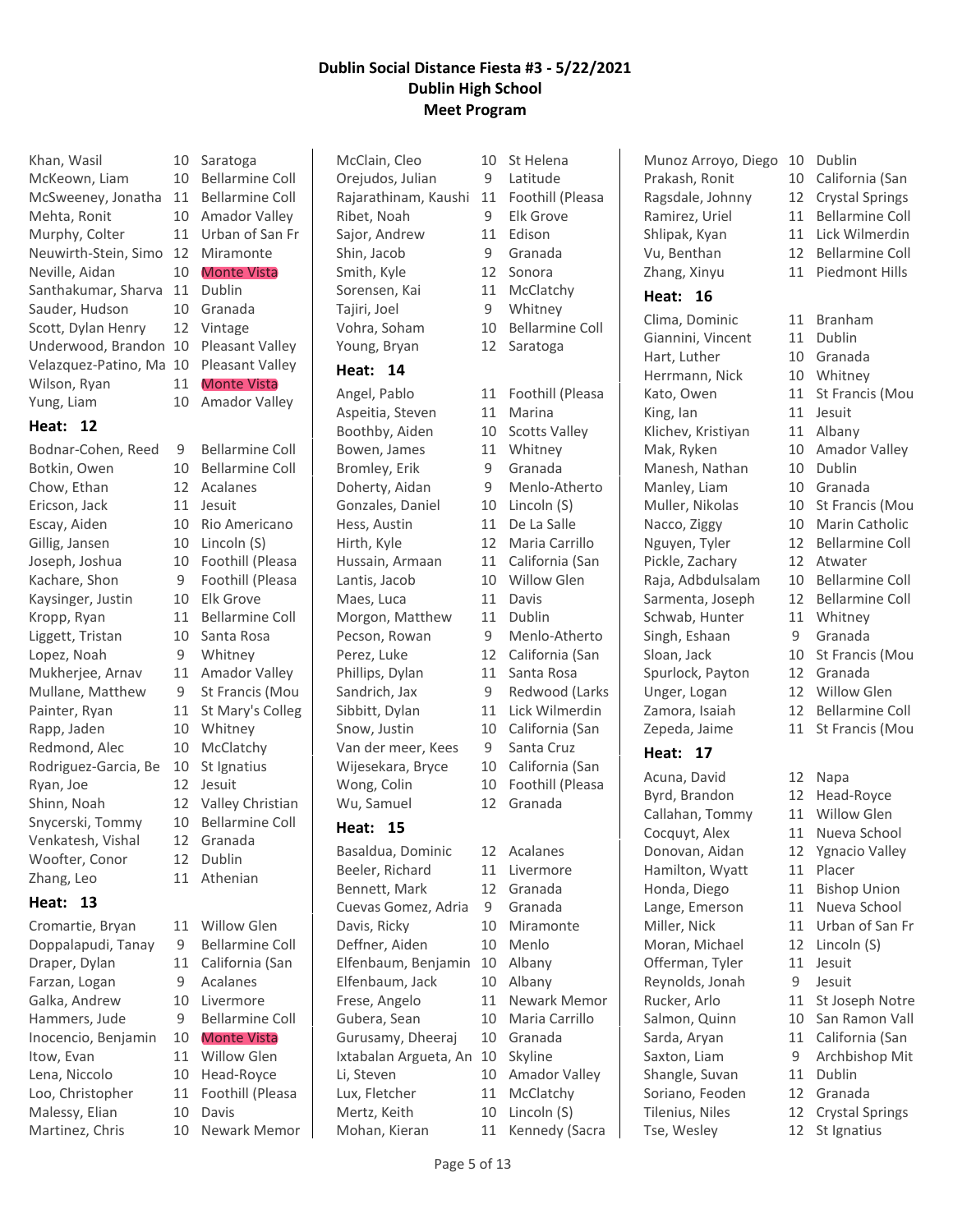| Veit, Luke            | 12 |
|-----------------------|----|
| Zeljak, Spencer       | 10 |
| Heat:<br>18           |    |
| Ahmed, Muhammed       | 12 |
| Blitz, Efrem          | 12 |
| Brady, Jack           | 12 |
| Brown, Kieran         | 12 |
| Brownfield, Jack      | 10 |
| Byun, Joshua          | 10 |
| Cauchi, Mateo         | 11 |
| Cohen, Lucas          | 9  |
| Cougevan, Connor      | 9  |
| Galicia-Thomas, Kelly | 12 |
| Guiducci, Jacob       | 12 |
| Hart, Ryan            | 11 |
| Hartney, Riley        | 12 |
| Jamosmos, Gio         | 12 |
| Kawabata, Tad         | 11 |
| Li, Ryane             | 11 |
| Manjrekar, Sharvin    | 11 |
| McGregor, Renton      | 11 |
| Ratliff, Jim          | 10 |
| Rishwain, Joe         | 12 |
| Rodriguez Lopez, Os   | 11 |
| Tokubo, Chance        | 11 |
| Young, Grayson        | 12 |
| $II = 10$             |    |

# **Heat: 19**

| Alm, Matthew       | 11 | California (        |
|--------------------|----|---------------------|
| Bauman, Jacob      | 11 | Granada             |
| Brabo, Ryder       | 11 | <b>Scotts Valle</b> |
| Chambers, Zach     | 12 | <b>Rio Americ</b>   |
| Chiba, Wesley      | 12 | Granada             |
| Dong, Ryan         | 11 | Christian B         |
| Foster, Carson     | 11 | San Ramor           |
| George, Austin     | 11 | Scotts Valle        |
| Glanville, Jack    | 11 | Bellarmine          |
| Irwin, Zachary     | 10 | Westmont            |
| Jamieson, Cole     | 10 | Whitney             |
| McCorquodale, Adam | 11 | Maria Carr          |
| Mitchell, Ryan     | 10 | Davis               |
| Moret, Antoine     | 11 | <b>Branham</b>      |
| Nosky, Trent       | 10 | Aptos               |
| Ponzio, James      | 10 | <b>Monte Vist</b>   |
| Puka, John         | 11 | Stevenson           |
| Soriano, Farin     | 10 | Granada             |
| Stone, Ethan       | 12 | Mountain            |
| Tran, Adrian       | 11 | Dublin              |
| Turpin, Cole       | 11 | Dublin              |
| Welch, Tommy       | 11 | De La Salle         |
| Wiley, Joseph      | 11 | McClatchy           |
|                    |    |                     |

Turpin, Joshua 11 Dublin St Ignatius **Branham** Newark Memor

El Cerrito Drew De La Salle Scotts Valley Nueva School Archbishop Mit Albany Davis Granada Justin-Siena Whitney St Mary's Colleg Lincoln (S) **Newark Memor** Valley Christian Dublin Pleasant Valley Santa Cruz St Mary's Maria Carrillo Newark Memor Dublin

rnia (San s Valley mericano tian Broth amon Vall s Valley rmine Coll mont a Carrillo te Vista Ch ntain View atchy

#### Chettiar, Tanish 11 Bellarmine Coll Conner, Preston 11 Jesuit Dance, Harrison 11 Saratoga DePiero, Dominic 11 Heritage (Brent Dibble, Adin 11 Sonora Geil, Ben 12 Leigh Goodrich, Patrick 12 Scotts Valley Leblond, Emmanuel 11 Mountain View Lekki, Owen 12 Campolindo Luders, Will 12 Valley Christian Osterberg, Lars 12 Menlo-Atherto Pagaran, Noah 11 Lincoln (S) Ruckmann-Barnes, R 10 Granada Selby, Wesley 10 Nevada Union Slade, Jake 12 Nevada Union Subramanian, Arjun 12 Foothill (Pleasa Sulivan, Elijah 11 St Mary's Swanson, Jacob 10 Jesuit Tomasini, Aidan 12 Aptos Trampe, Daniel 11 Dublin Trepanier, Nicholas 11 Mountain View Yanashita, Ryunosuke 11 Bellarmine Coll Yarwood, Christian 12 Bellarmine Coll

**Heat: 20**

### **Heat: 21**

Babby, Nathan 12 De La Salle Chambers, Michael 12 Jesuit Houston, Euan 12 Amador Valley Hunt, Tyler 10 Acalanes Kain, Jeremy 11 Scotts Valley Katz, Calvin 12 Menlo King, Braden 11 Jesuit Lacey, Sean 11 Bella Vista Laughlin, Ben 12 Aptos Lester, John 12 Amador Valley Mader, Alex 11 Lick Wilmerdin Morello, Sean 10 Albany Perez, Diego 12 Davis Pickren, Spencer 12 Jesuit Roth, Samuel 12 Acalanes Salcido, Ajani 12 Jesuit Topper, Galen 12 Bellarmine Coll Topper, Nolan 12 Bellarmine Coll Tucker, Ansel 12 Davis Vaca, Daniel 12 Bellarmine Coll Vanden Heuvel, Jack 12 Healdsburg Vieyra, Noe 11 Maria Carrillo Winter, Daniel 11 St Mary's

### Name Yr School

- 
- 

# **Event: 3 Girls 800 Meter Run Varsity**

Arvizu Vasquez, Cynt 10 Marina Chavez Pardo, Michel 9 Ygnacio Valley

Achacoso, Jeanine 9 St Joseph Notre

**Heat: 1**

**Heat: 2**

**Heat: 3**

- Christensen, Vila 9 Ygnacio Valley
- Combs, Audrey 9 Amador Valley
- Davies, Ruby 9 Skyline
- Gassner, Casey 9 Ygnacio Valley
- Lourenco, Kaitlyn 9 Kennedy (Sacra Lowe, Alli 11 Carondelet
- Luby, Makena 10 Skyline
- McMahon, June 10 Carondelet
- Pugay, Siena 10 Carondelet
- Thelander, Cheyenne 11 Heritage (Brent
- Tyannikov, Eva 10 West Campus
- Vakula, Jayathi 9 Dublin
- Weaver, Jewell 12 San Ramon Vall
- Acquisto, Gabbie 11 Carondelet
- Clark, Kathryn 9 Amador Valley
- Cox, Amber 10 St Joseph Notre
- Dang, Lauren 10 Ygnacio Valley
- Donovan-Stauder, Sh 10 Ygnacio Valley
- Duree, Heather 10 Granada
- Jassal, Monica 12 West Campus
- Kennedy, Grace 12 San Ramon Vall Keyes, Sierra 9 San Ramon Vall
- Leighton, Olivia 11 Carondelet
- Lohmeier, Sarah 9 Carondelet
- Ochoa, Zara 10 Dougherty Vall
- Pock, Mikaela 9 Whitney
- Sharda, Saesha 9 Amador Valley
- Teshin, Sophia 10 Sonora
- Van Note, Meghan 11 Carondelet
- Devine, Emma 11 Pleasant Valley
- Diaz, Kiana 9 Skyline
- Edens, Isabella 9 St Joseph Notre
- Foreman, Jocelyn 11 Heritage (Brent
- Ghosh, Ritika 10 Amador Valley
- Hausmann, Chloe 9 Carondelet
- Ho, Trisha 9 Oakland Charte
- Kontra, Judit 11 Dublin
- Lowe, Samantha 9 Elk Grove
- Meezan, Katherine 11 Granada
- Murthy, Sita 9 Dougherty Vall
- Pena, Elizabeth 12 Chico
- Rante, Kiana-Arielle 11 Newark Memor
- Rios-Adame, Alexa 12 Ygnacio Valley Rudensky, Helena 9 Skyline
- Schwarzenberger, Na 11 Carondelet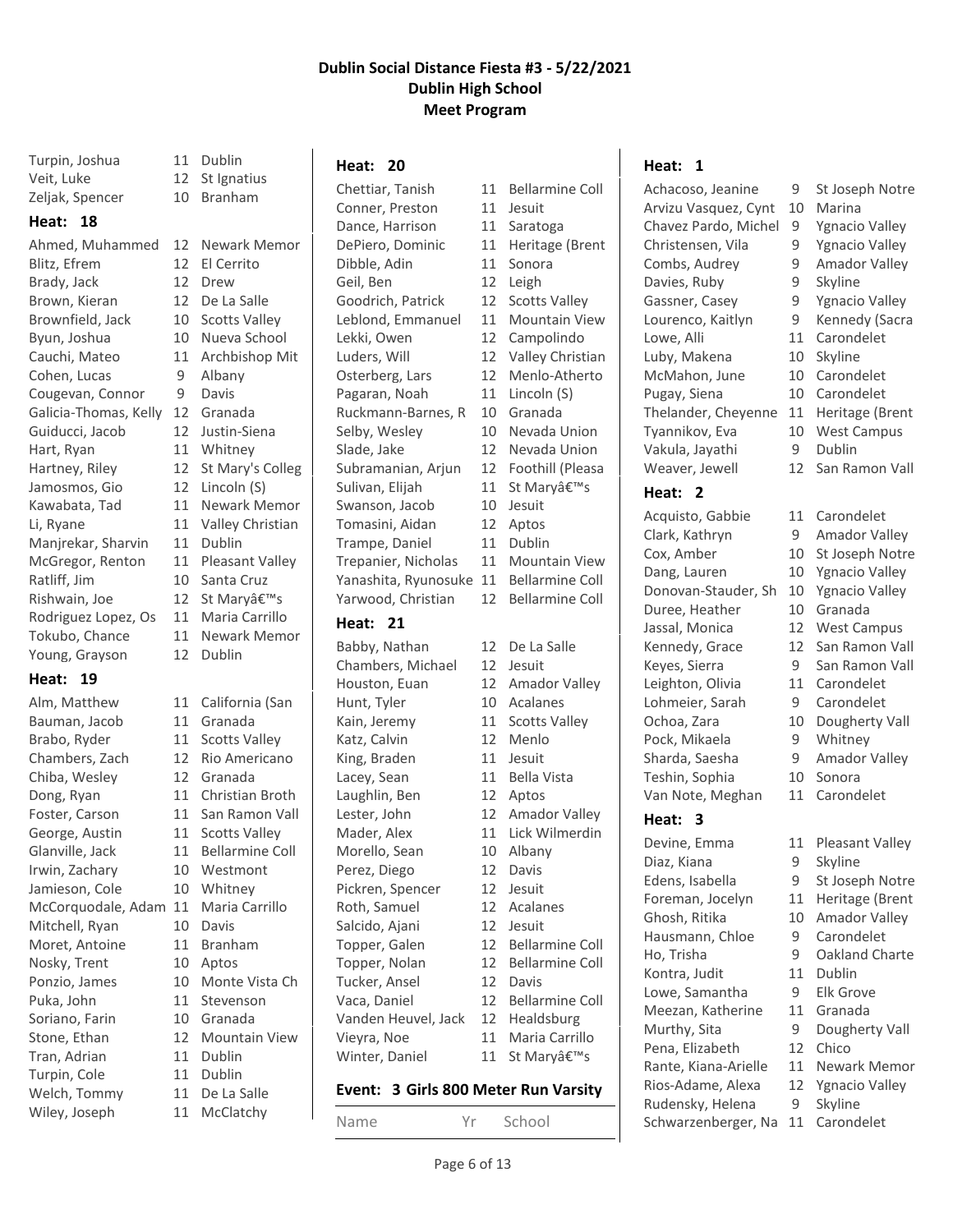#### **Heat: 4**

Gilman, Michelle 11 Dublin Gupta, Shriya 11 Dublin McCurdy, Grace 9 Carondelet Nix, Shannon 9 Monte Vista Parker, Elise 10 Davis Rosenberg, Alexis 10 Granada Seven, Charlotte 9 Skyline Wibbeler, Kylee 11 Whitney

### **Heat: 5**

Ahsan, Zara (1984) 9 Skyline Bilter, Claire 9 St Ignatius Boyle, Leah 9 Carondelet Buonomo, Amber 9 Leigh Clinton, Joelle 9 Carondelet Cuniberti, Lily 9 Maria Carrillo Fashing, Nikalette 9 Pleasant Valley Frings, Anouk 10 Chico Habermann, Ariana 9 Leigh Lau, Elizabeth 11 Granada Phillips, Rebecca 9 Willow Glen Saldivar, Sirena 11 Ygnacio Valley Stripling, Saskia 9 Head-Royce

# **Heat: 6**

Braithwaite, Sophie 9 Crystal Springs Burchell, Maris 9 Santa Cruz Chan, Natalie 9 Dougherty Vall Corral, Isabella 9 St Joseph Notre Fleming-mullins, Ellie 11 St Francis Harrison, Anna 10 St Francis Hattendorf, Stella 9 Head-Royce Jiang, Isabel 9 Crystal Springs Kani, Alex 10 Crystal Springs Kwe, Lauryn 11 Newark Memor Lopez, Isabella 9 Dougherty Vall Miyazawa, Ameri 11 Dublin Moore, Selena 12 Nevada Union Ochoa, Samara 10 Dougherty Vall Shell, Kanon 11 Marina Walker, Molly 11 Granada

Bangalore, Niharika 9 Dougherty Vall Bangalore, Nikitha 9 Dougherty Vall Espinoza, Valeria 10 Heritage (Brent Lee, Liana 9 Dougherty Vall Liu, Patricia 9 San Ramon Vall Mateja, Sophie 10 Pacific Collegiat Mekuria, Hasset 9 Piedmont Hills Pinninty, Nishitha 10 Crystal Springs Chan, Nicole 10 St Joseph Notre

- 
- 
- 
- 
- 
- 
- 
- Truong, Elania 9 Pleasant Valley
- Wan, Karen 10 Foothill (Pleasa
	-

# **Heat: 7**

Alvarado, Joliese 12 Kennedy (Sacra Chareonsuphiphat, El 12 St Joseph Notre Cox, Caroline 9 St Francis Kirchner, Brooke 10 St Francis Lau, Esther 11 Piedmont Hills Legge, Autum 12 Nevada Union Mincy, Sofia 12 Redwood (Larks Modak, Shreya 10 Amador Valley Montgomery, Grace 10 Pleasant Valley O'Brien, Johanna 9 St Francis Rexroad, Abbie 11 St Francis Seto, Kaili 11 Elk Grove Stegall, Annie 11 San Francisco U Stein, Sofia 10 Lick Wilmerdin Zimmerman, Chloe 11 Heritage (Brent Zuniga, Milla 10 Amador Valley

### **Heat: 8**

Blanding, Mariana 10 Whitney Bowen, Sophie 9 Whitney Charles, Sarah 10 St Francis Ching, Kiera 11 Leigh Dobson, Emma 9 St Francis Garcia, Yadira 12 Vintage Goode, Leiah 10 St Mary's Colleg Grupe, Molly 9 Lincoln (S) Herrera, Sofia 12 Elk Grove Heskett, Jill 11 St Francis Joseph, Lael 12 Santa Rosa Ohashi, Nao 9 Menlo-Atherto Page, Karly 9 Leigh Pierce, Grace 12 Whitney Roy, Henley 11 Pleasant Valley Zafonte, Madeline 9 Davis

Agosta-Lyon, Ally 10 Crystal Springs Anderson, Calle 12 Chico Becerril, Magdalena 9 St Francis Blom, Elsa 10 Saratoga Brasil, Anna 9 Atwater Delgado, Elissa 10 Dublin Felsted, Audrey 11 St Francis Gordon, Ella 10 St Francis Keriotis, Zoe 10 Nevada Union Lawson, Olivia 12 St Mary's Colleg Livingston, Sophia 12 Elk Grove McGarva, Nola 9 Maria Carrillo Mirsepahi, Jasmyn 10 Crystal Springs Ren, Alexandra 11 California (San Sieu, Jaida 11 St Joseph Notre

- 
- 
- 
- 

Wemmer, Nan 12 St Mary's Colleg

# **Heat: 10**

Borsetto, Josephine 12 Vintage Buck, Madeline 10 Redwood (Larks Coyle, Lucy 11 St Francis (Mou Curlee, Aixia 9 Leigh Doyle, Alex 12 Rio Americano Eckstrom, Lizzy 12 Willow Glen Feland, Anna 9 Nueva School Ghoshal, Ariya 10 Monte Vista Leek, Sujin 11 Livermore Lefkowitz, Alenna 9 Pleasant Valley Lensing, Shyla 10 Redwood (Larks Parod, Josie 9 Rio Americano Poon, Kelly 9 Nueva School Romagna, Emilia 9 Livermore Shangle, Trisha 11 Dublin

# **Heat: 11**

Beck, Chloe 10 Heritage (Brent Churton, Ruby 10 Redwood (Larks Curran, Kaitlyn 12 San Ramon Vall Gowda, Medha 10 Dublin Kambouridis, Silvia 11 Skyline Kunesh, Piper 12 Ygnacio Valley Lai, Katie 11 Dublin Nooney, Athena 12 San Francisco U Quigley, Paige 10 St Francis Rotman, Talia 11 College Prepara Sabbe, Rachel 12 San Ramon Vall Small, Taya 11 Amador Valley Strawn, Ryann 9 St Francis White, Anita 9 St Francis Williamson, Kylie 11 Carondelet Zertuche, Lydia 12 Archbishop Mit

# **Heat: 12**

Addison, Jayla 9 Carondelet Barnes, Katelyn 9 Rio Americano Browning, Anaya 10 Davis Carson, Peyton 11 St Francis Escorcia, Lilly 10 Elk Grove Gnecco, Emily 11 Livermore Huang, Amie 10 Davis Lynn, Louisa 10 Head-Royce Moya, Alexanderia 10 Christian Broth Ong, Natasha Mei 10 Urban of San Fr Saggau, Isabella 11 Archbishop Mit Smith, Nora 11 St Francis Vargas, Pamela 9 St Francis Weckwerth, Katherin 12 Amador Valley Witherell, Daphne 10 St Francis Woods, Olivia 9 Elk Grove

# Arndt, Alison 11 Carondelet

- 
- 
- 
- 
- 
- 
- 

- 
- 
- 
- 
- 
- 
- 
- 
- 
- 
- 
- 
- 
- 
- 
- 
- 
- 
- 
- 
- 
- 
- 
- 
- 
- 
- 
- 
- 
- 
- -
- 
- 
- 
- **Heat: 9**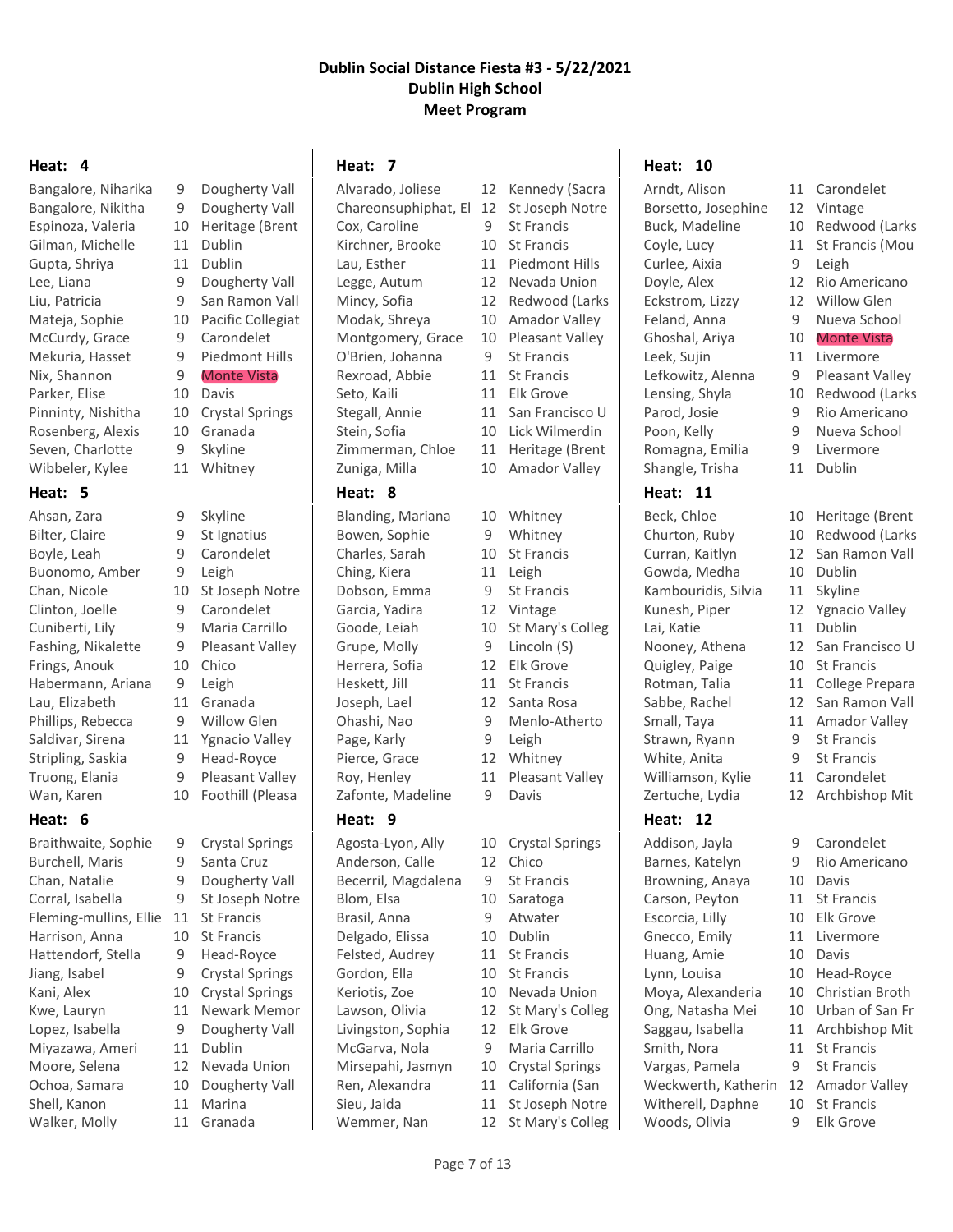#### **Heat: 13**

Edwards, Gabriella 9 Granada Foxworthy, Kendall 9 Carondelet Krishnan, Anya 12 Head-Royce Pitstick, Emma 12 Skyline Williams, Allison 11 St Francis

### **Heat: 14**

Dunham, Grace 9 St Francis Eikemeyer, Annie 11 Aptos Harris, Y'vette 10 Lincoln (S) Mackay, Tori 11 Chico Mattice, Vivien 11 Maria Carrillo Melcher, Elizabeth 11 Granada Stubbs, Alexis 11 Atwater Sutch, Kelsey 9 St Francis

# **Heat: 15**

Abraham, Nina 12 Dougherty Vall Braganza, Rhea 11 Dougherty Vall Cubiss, Megan 11 Branham DeMange, Elianah 10 Maria Carrillo Espino, Katelyn 9 Foothill (Pleasa Fleming, Piper 11 Bentley Upper Gorauskas, Leyna 9 Maria Carrillo Hekkanen, Hanna 12 St Francis Hill, Shae 12 Granada Hochschild, Isabella 12 San Francisco U Kopec, Katie 10 Whitney Mark, Natalie 10 Mountain View Nelson, Sabrina 11 Foothill (Pleasa Putnam, Rafaela 10 Scotts Valley Singh, Ritika 12 Dougherty Vall

Abernethy, Amelia 11 Convent & Stua Crosthwait, Eloise 11 San Ramon Vall Duncan, Lauren 10 Redwood (Larks Green, Talia 9 College Prepara Lin, Jenny 11 California (San Lumpkin, Marissa 11 San Francisco U Nutter, Sydnie 11 San Ramon Vall Olesen, Tatum 9 Menlo-Atherto Perez, Natalie 11 St Joseph Notre Rogers, Sabrina 11 Heritage (Brent Sulentic, Leila 12 San Francisco U

Abraham, Leah 12 Dougherty Vall Chakraborty, Eesha 12 Dougherty Vall Gilliam, Caelan 10 Monte Vista Ch Hurlbut, Lucy 12 San Francisco U Jackson, Milan 9 St Mary's Colleg Jackson, Sofia 10 St Mary's Colleg Olesen, Kendall 12 Menlo-Atherto Van Horn, Claire 10 Foothill (Pleasa Fawcett, Anna 10 St Francis (Mou

- 
- 
- 
- 
- 
- 
- 

# **Heat: 16**

Barron, Jana 9 Granada DeMartini, Mary 10 Carondelet Gay, Malia 12 Christian Broth Gehrt, Hannah 12 Abraham Lincol Hadley, Emma 11 Canyon (Anahei Johnson, Olivia 10 McClatchy Kaelber, Lillian 9 St Francis (Mou Lacamp, Maya 12 Lick Wilmerdin Newton, Katie 12 Rio Americano Paynter, Lucy 11 Sacred Heart Pr Peters, Cate 10 Monte Vista Ruckmann-Barnes, Ev 9 Granada Towne, Kayla 9 St Francis Valenton, Viviana 12 Livermore Watson, Anna 12 Stevenson

### **Event: 4 Boys 800 Meter Run Varsity**

Name Yr School

#### **Heat: 1**

Anderson, Berkeley 9 Willow Glen Blackshaw-McKee, Ri 10 Skyline Canon, Casey 9 De La Salle Chamkura, Preetam 10 Amador Valley De Smedt, Dominic 9 De La Salle Grant, Nathan 9 San Ramon Vall Harvey, Chase 9 St Joseph Notre Hikida, Josh 9 Crystal Springs Ilkal, Ayaan 9 Amador Valley Lee, Anthony 11 Amador Valley Liniger, Luke 9 Monte Vista Shetty, Aarush 9 Dublin Swobe, Dylan 9 San Ramon Vall Weiss, Dylan 9 San Ramon Vall Williams, Jacob 9 Elk Grove Wu, David 9 Granada

# **Heat: 2**

Armstrong, Jason 10 Granada Dixson, Jacob 10 Kennedy (Sacra Dreyfus, Holden 10 Foothill (Pleasa Isacson, Landon 10 Pacific Collegiat Jiang, Fagu 9 Dublin Leamy, Thomas 9 Willow Glen Lozares, Elijah 9 Foothill (Pleasa Mobraaten, Daniel 9 Foothill (Pleasa Montana, Canyon 9 San Ramon Vall Murrey, Jalen 9 Elk Grove Sano, Jayden 9 Amador Valley

Arris, Lane 10 Crystal Springs Camacho, Jacob 9 Amador Valley

- 
- 
- 
- 
- 
- 
- -

Schwartz, Geoffrey 9 Leigh Strong, Kaleb 9 Latitude Thomas, Aidan 9 Foothill (Pleasa

# **Heat: 3**

Bauman, Kurtis 9 Amador Valley Chernesky, Sascha 9 Crystal Springs Filmore/Testa, Neil 10 Elk Grove Flor, Thomas 10 Oakland Tech Garcia, Jaime Fr McClatchy Herrerias, Desi 9 San Ramon Vall Jensen, Leo 11 Amador Valley Khanna, Aarha 9 Amador Valley McClure, Phillip 10 Athenian Moniz Armstrong, Jas 11 Granada Plants, Shawn 9 Elk Grove Sargent, Patrick-Bruc 12 Dublin Shahidi, Ashkon 10 De La Salle Siauw, Jacob 9 Dublin Tirmizi, Shaan 11 San Ramon Vall Torres, Alejandro 10 Bellarmine Coll

Berkes, Daniel 10 De La Salle Buddhala, Manu 9 Dougherty Vall Cavanaugh, Ronan 10 Skyline Edwards, Mike 10 Marina Fedorenko, Blake 10 Dublin Hegde, Sidharth 11 Dublin Ho, Ian 12 Acalanes Leong, Albert 11 Piedmont Hills Mangold, Mannix 9 Chico Mazumder, Rashig 9 Archbishop Mit Miller, Elijah 11 Skyline Salmeron Romo, Dani 11 Leigh Singh, Harsh 11 San Ramon Vall Walton, Jake 10 Granada Wang, Conan (Jhe-Yu 11 Dublin

# **Heat: 5**

- -
	-

# **Heat: 4**

Wong, Evan 10 Amador Valley

Asthana, Aayush 9 Dougherty Vall Barkve, Aidan 10 Whitney Chang, Joshua 9 St Joseph Notre Chen, Zach 11 St Joseph Notre Dailey, Rowan 9 Pleasant Valley Del Mundo, Jayden 10 Granada Hicks, Cameron 9 Crystal Springs Holdren, Brady 9 Foothill (Pleasa Lu, Jonathan 9 Monte Vista Miura, Kenzo 10 Pacific Collegiat Nellis Torres, Gabriel 9 Granada Punjavi, Pranav 9 Dougherty Vall

- 
- 
- 
- 
- 
- 
- 
- 
- -
	-
- 
- 
- 
- 
- 
- 
- 
- 
- 
- 
- 
- 
- 
- 
- 
- 
- 
- 
- Redondo Pajaron, Die 9 Dougherty Vall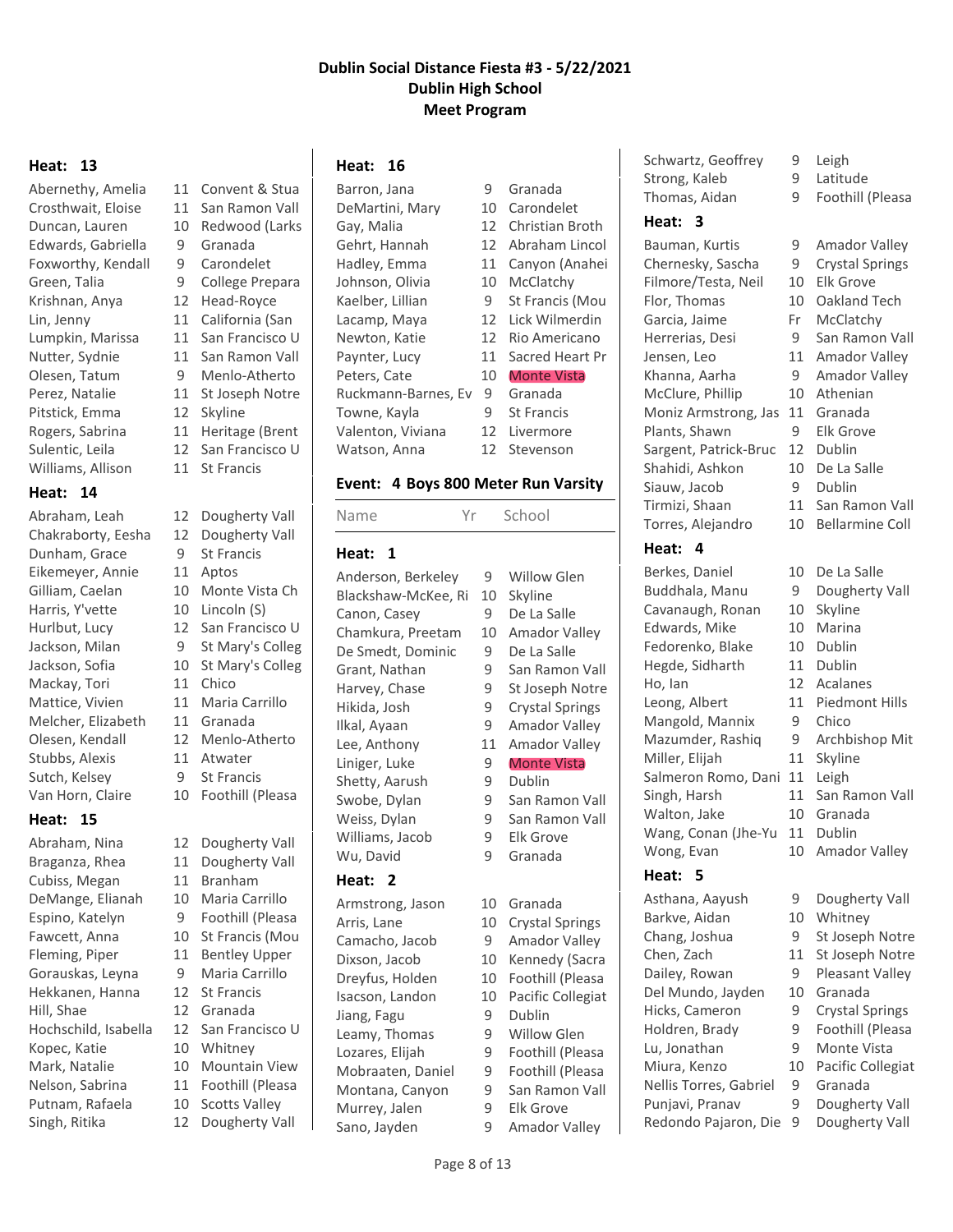Sajja, Anish 9 Monte Vista Sousa, Chevy 9 Healdsburg Thompson, Noah 9 Leigh

#### **Heat: 6**

Chandra, Ishaan 9 Dougherty Vall Fritch, Andrew 9 Lincoln (S) Higley, Charlie 9 St Mary's Colleg Knott, Jesse 10 Monte Vista Le, Tuan 10 Dublin Machado, Christophe 11 Livermore Mun, Justin 12 Athenian Nakahara, Wade 9 Albany Ramirez, Sole 9 St Francis Centr Redmond, Colby 11 San Ramon Vall Sigua, Carson 10 Amador Valley Takaha, Bryce 11 Kennedy (Sacra Turner, Jack 11 Nueva School Van Horn, Brandon 10 Leigh Webster-Hawkins, Jer 10 Kennedy (Sacra Yadav, Samyak 9 Amador Valley

# **Heat: 7**

Boughton, Jaiden 11 Kennedy (Sacra Bruschke, Grayden 11 San Ramon Vall Clark, Sam 9 Monte Vista DuVal, Wyatt 9 Pleasant Valley Gajjar, Akshay 10 Monte Vista Green, William 11 Amador Valley Gutierrez, Erick 10 Healdsburg Height, Joshua 11 Lincoln (S) Hu, Jonathan 10 Amador Valley Huang, Alan 10 Monte Vista Jagannathan, Advait 10 Dublin Jensen, George 10 St Joseph Notre Lopez, Gerardo 10 Kennedy (Sacra Poulos, Krystian 11 San Ramon Vall Wong, Kaden 9 Dublin Yusuf, Ramon 11 Lick Wilmerdin

# **Heat: 8**

Chandley, Dylan 12 Pleasant Valley DeGrande, Marco 10 Athenian Duewa, Mohandas 10 Latitude Howe, Samuel 10 Foothill (Pleasa Jimenez, Joshua 10 Marina Kiang, Jonah 9 Amador Valley Lam, Darius 11 Oakland Tech Monroe, Marcus 9 Elk Grove Munguia, Cristian 11 Chico Ondo, Seth 11 Willow Glen Pennisi, Sal 10 Chico Raj, Kevin 10 Monte Vista

# Riordan, Richard 11 St Joseph Notre

Ruscica, Dario 10 Whitney Sylvia, Ryan 12 Willow Glen Urrutia Serrano, Elise 11 Foothill (Pleasa **Heat: 9** Adair, Allister 9 San Francisco U Diaz, Chrystopher 10 Elk Grove Dutta, Rahul 9 Dublin Hailu, Alazar 12 St Joseph Notre Iburg, Austin 9 Bellarmine Coll Kawatra, Karandeep 12 Dublin Lee, Xander 10 Pacific Collegiat Lewis, Jaden 11 Foothill (Pleasa Mukherjee, Shayan 11 Amador Valley Rajesh, Prithvij 9 Amador Valley Rosenquist, Joe 12 San Lorenzo Val Sauder, Hudson 10 Granada Sheinis, Ian 10 Granada Vedamurthy, Bilva 9 Monte Vista Wedel, Seth 11 West Campus Wilson, Ryan 11 Monte Vista

# **Heat: 10**

Ambadi, Sriram 12 Dougherty Vall Arellano, Jason 10 St Joseph Notre Bromley, Erik 9 Granada Dela Cruz, Renzo 10 Kennedy (Sacra Dionida, Jason 12 St Ignatius Elises, Francis 11 Dublin Gillig, Jansen 10 Lincoln (S) Johnson Vigeant, Val 10 St Mary's Colleg Martinez, Alexander 11 Dublin Pham, Jacob 10 Piedmont Hills Ramirez, Santiago 10 St Francis Centr Santero, Nicolas 11 Oakland Tech Schwab, Hunter 11 Whitney Shin, Jacob 9 Granada Venkatesh, Vishal 12 Granada Wong, Koji 9 Dougherty Vall

# **Heat: 11**

Chan, Jason 12 Piedmont Hills Chin, Ryan 11 Foothill (Pleasa Dawson, Lucas 11 Kennedy (Sacra Efram, Owen 10 Healdsburg Jang, Tyler 10 Crystal Springs Jensen, Jordan 9 Willow Glen Karnik, Shiven 9 Foothill (Pleasa Liggett, Tristan 10 Santa Rosa Ortiz, Edgar 12 Healdsburg Reeve, Maxwell 11 St Joseph Notre Saini, Dev 10 Dublin Sibbitt, Dylan 11 Lick Wilmerdin Spickelmier, Nathanie 10 West Campus

- 
- 
- 
- -

- 
- 
- 
- 
- 
- 
- 

Tan, Justin 11 Dublin Vass, Jurgis 10 St Mary's Colleg White, Caiden 11 Atwater

# **Heat: 12**

Adas, Adam 12 Dougherty Vall Bennett, Mark 12 Granada Bond, Miles 12 Skyline Garcia-Diaz, Justin 11 Santa Rosa Gomez-Lopez, Emanu 9 Crystal Springs Hart, Luther 10 Granada Hein, Austin 9 Pleasant Valley Kohler, Samuel 9 St Joseph Notre Kosorukov, Ari 12 Redwood (Larks Li, Steven 10 Amador Valley Martell, Kai 12 San Francisco U Neville, Aidan 10 Monte Vista Nixon, Ben 12 West Campus Scott, Dylan Henry 12 Vintage Shaw, John 11 Sonora Underwood, Brandon 10 Pleasant Valley

# **Heat: 13**

Chambers, Logan 9 Rio Americano Cuevas Gomez, Adria 9 Granada Dang, Alvin 10 Piedmont Hills Gurusamy, Dheeraj 10 Granada Inocencio, Tyler 10 Monte Vista Kachare, Shon 9 Foothill (Pleasa Kim, Madex 10 Willow Glen Lin, Austin 12 Piedmont Hills Manesh, Nathan 10 Dublin Meeker, Alex 10 Piedmont Hills Oliva, Esteban 11 Elk Grove Phillips, Dylan 11 Santa Rosa Quartey, Caleb 10 Crystal Springs Shlipak, Kyan 11 Lick Wilmerdin Viswesvaran, Madhav 11 Dougherty Vall Woofter, Conor 12 Dublin

# **Heat: 14**

Beeler, Richard 11 Livermore Carter, Matthew 11 Amador Valley Chow, Ethan 12 Acalanes Cyphers, Alex 10 Healdsburg Dankowski, Jameson 11 Healdsburg Donovan, Aidan 12 Ygnacio Valley Koontz, Spencer 9 Pacific Collegiat Lange, Emerson 11 Nueva School Malessy, Elian 10 Davis Mates-Muchin, Leo 11 Skyline Nakahata, Dash 10 San Francisco U Patel, Madhav 11 San Ramon Vall Seng, William 11 Leigh

- 
- 
- 
- 
- 
- 
- 
- 
- -
- 
- -
- -
- 
- 
- 
- 
- 
- 
- 
- 
- 
- -
	-
-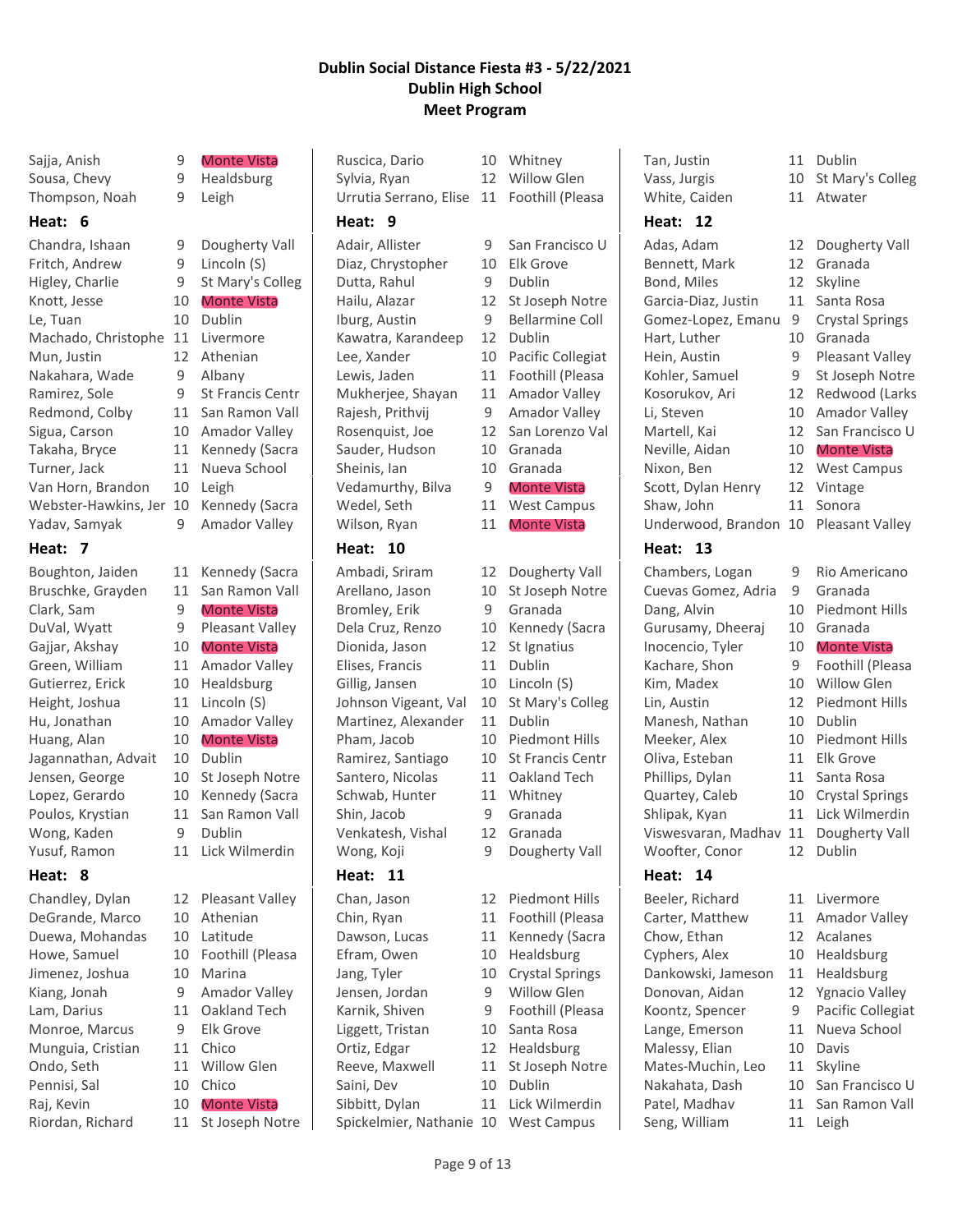Vogler, Chase 12 Granada Wedel, Jackson 11 McClatchy Wu, Samuel 12 Granada

# **Heat: 15**

Bhattarai, Ravi 10 Dougherty Vall Black, Andrew 12 Mountain View Chhazal, Aryam 12 Dougherty Vall Classen, Tobias 10 Urban of San Fr Galka, Andrew 10 Livermore Giannini, Vincent 11 Dublin Inocencio, Benjamin 10 Monte Vista Joseph, Joshua 10 Foothill (Pleasa Kadkhodayan, Sean 10 Amador Valley Lobo, Raphael 12 Christian Broth Maheshwari, Dillon 11 Livermore Matsumoto, Tyler T 11 Bellarmine Coll Tang, Ryan 11 McClatchy Van der meer, Kees 9 Santa Cruz Walker, Murice 12 Kennedy (Sacra Yung, Liam 10 Amador Valley

# **Heat: 16**

| Ahmed, Talha        |
|---------------------|
| Ashby, Riordan      |
| Frasier, Matthew    |
| Kelly, Tristyn      |
| Khuntia, Nik        |
| Klichev, Kristiyan  |
| McCue, Thomas       |
| Moran, Michael      |
| Munoz Arroyo, Diego |
| Pham, Justin        |
| Ratliff, Jim        |
| Ribet, Noah         |
| Santhakumar, Sharva |
| Soloviev, Gregory   |
| Volpentest, Troy    |
| Wong, Colin         |

# **Heat: 17**

Bowen, James 11 Whitney Hill, Irven 10 St Maryâ€™s Norton, Ben 11 Davis Olah, Brandon 10 Whitney Ramirez, Damian 12 Chico Rishwain, Joe 12 St Maryâ€™s Ruckmann-Barnes, R 10 Granada Shields, Gavin 9 Rio Americano

- 10 Newark Memor 11 Mountain View 12 Elk Grove
- 10 Crystal Springs 11 Menlo 11 Albany 11 St Joseph Notre 12 Lincoln (S) 10 Dublin 12 Piedmont Hills 10 Santa Cruz 9 Elk Grove 11 Dublin 11 Redwood (Larks 11 Redwood (Larks 10 Foothill (Pleasa
- Bailey, Colin 10 Bellarmine Coll Kim, Zachary 11 Newark Memor Loo, Christopher 11 Foothill (Pleasa Ombougno, Morel 11 Heritage (Brent Snycerski, Tommy 10 Bellarmine Coll

Trowbridge, Will 10 Santa Cruz Velazquez-Patino, Cri 11 Pleasant Valley Weikum, Diego 11 Oakland Tech **Heat: 18** Angel, Pablo 11 Foothill (Pleasa Bauman, Jacob 11 Granada Chiba, Wesley 12 Granada Costello, Samuel 11 Granada Fernandes, Alexandre 11 Dougherty Vall Kaysinger, Justin 10 Elk Grove Mertz, Keith 10 Lincoln (S) Miller, Ethan 10 Monte Vista Municio, Daniel 10 Dougherty Vall Ostien, Lukas 12 Granada

Singh, Eshaan 9 Granada Smith, Kyle 12 Sonora Soriano, Farin 10 Granada

# **Heat: 19**

Dennis, William 12 Menlo-Atherto DePiero, Dominic 11 Heritage (Brent Garcia, Diego 11 Dougherty Vall Geil, Ben 12 Leigh Jamosmos, Gio 12 Lincoln (S) Melkote, Nikhil 12 Dougherty Vall Munson Clark, Avery 11 Chico Naran, Jalen 12 Rio Americano Pai, Sanath 12 Dougherty Vall Redondo Pajaron, Ini 11 Dougherty Vall Seri, Rishi 12 Dougherty Vall Spurlock, Payton 12 Granada Turpin, Cole 11 Dublin Turpin, Joshua 11 Dublin Wiley, Joseph 11 McClatchy Zhang, Xinyu 11 Piedmont Hills

# **Heat: 20**

Byrd, Brandon 12 Head-Royce Cocquyt, Alex 11 Nueva School Ferguson, Cooper 11 Davis Foreman, Bobby 12 Heritage (Brent Frederiksen, Jack 10 Monte Vista Galicia-Thomas, Kelly 12 Granada Grace, Hudson 12 Redwood (Larks Manjrekar, Sharvin 11 Dublin McCorquodale, Adam 11 Maria Carrillo Rucker, Arlo 11 St Joseph Notre Selby, Wesley 10 Nevada Union Shangle, Suvan 11 Dublin Trampe, Daniel 11 Dublin

Ponzio, James 10 Monte Vista Ch Sitter, Robert 11 Amador Valley Soriano, Feoden 12 Granada

- 
- 
- 
- 

# **Heat: 21**

Borrelli, Dominic 12 De La Salle Burns, William 11 Convent & Stua Cordero, Tom 12 West Campus Layman, Sean 12 Davis Loughery, John 11 Monte Vista Mooney, Dylan 11 Santa Rosa Morgon, Matthew 11 Dublin Myers, Owen 12 San Francisco U Peterson, Simon 12 Maria Carrillo Ramirez, Daniel 12 Atwater Richards, Andrew 10 Dougherty Vall Slade, Jake 12 Nevada Union Stanich, Sean 12 Abraham Lincol Subramanian, Arjun 12 Foothill (Pleasa Tabibian, Ryan 12 San Francisco U Tran, Adrian 11 Dublin

# **Heat: 22**

Badcock, Shane 10 Dougherty Vall Brady, Jack 12 Drew Byer, Vance 12 Placer Chadwick, Michael 12 James Logan Clay, Furious 10 Crystal Springs Kenny, Ryan 12 De La Salle Maldonado, Eric 12 Atwater Malko-Allen, Mateo 10 St Mary's Colleg Pretre, Justin 10 Menlo Puka, John 11 Stevenson Roberts, Yutaka 11 El Camino Roth, Samuel 12 Acalanes Simmons, Jonathan 12 Skyline Towne, Kyle 11 Sheldon (CA) Vanden Heuvel, Jack 12 Healdsburg

- Welch, Tommy 11 De La Salle
	-
	-
	-
	-
	-
	-
	-
	-
	-
	-
	-
	-
	-
	-
	-
- Bachman, Andrew 12 Monte Vista Ch

# **Event: 5 Girls 3200 Meter Run Varsity**

| Name             | Yr | School            |
|------------------|----|-------------------|
| Heat:            |    |                   |
| Ahern, Laine     |    | 12 San Ramon Vall |
| Au, Christy      | 11 | Flk Grove         |
| Beitz, Natasha   | 11 | Vintage           |
| Callahan, Nell   | 9  | Willow Glen       |
| Ching, Kiera     | 11 | Leigh             |
| Clark, Kathryn   | 9  | Amador Valley     |
| Cocquyt, Sasha   | 9  | Nueva School      |
| Delanoy, Lindsay | 9  | San Ramon Vall    |
| Furtado, Nina    | 10 | Flk Grove         |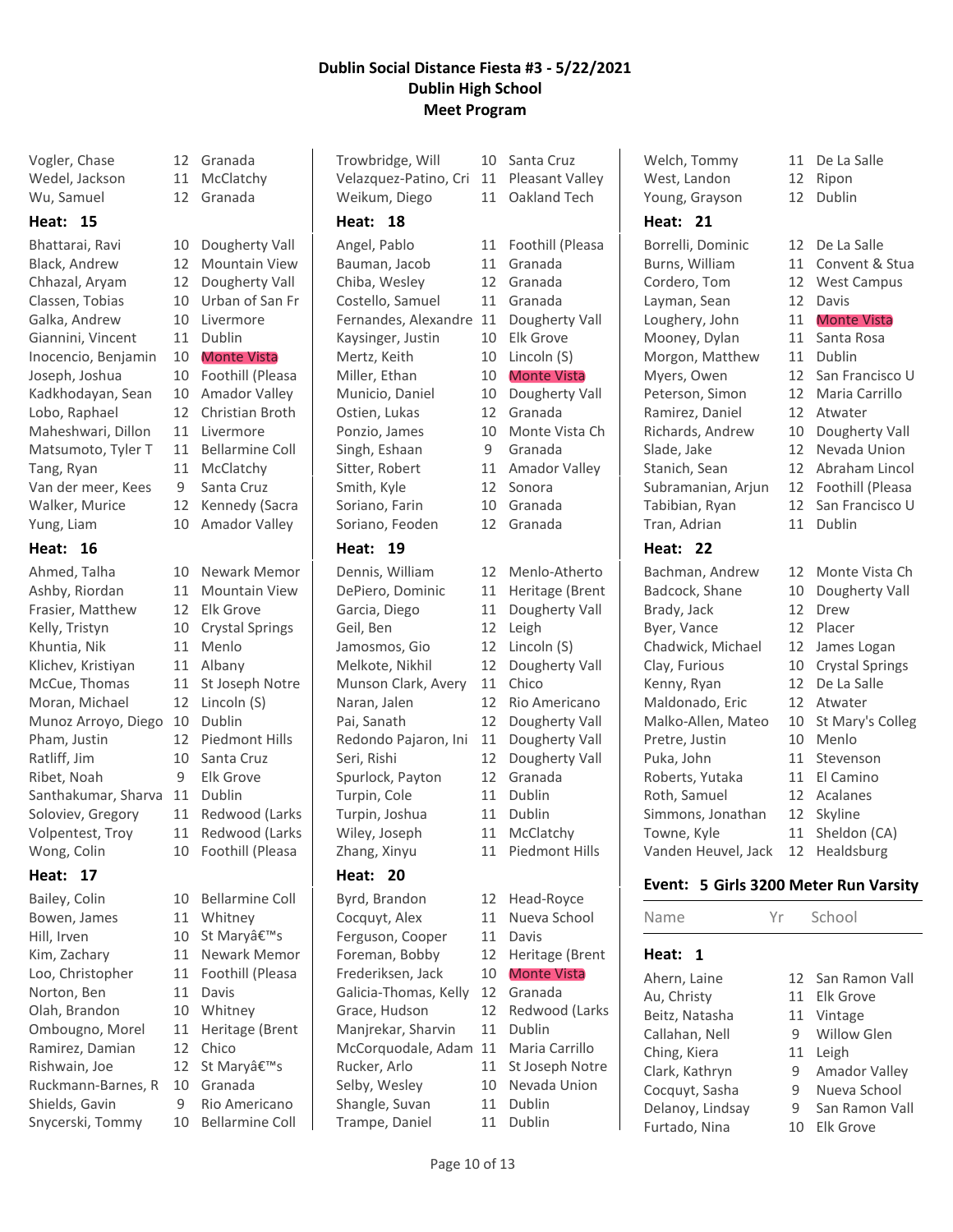Le, Tianna 12 James Logan Livingston, Sophia 12 Elk Grove Peyton, Abby 10 Willow Glen Russell, Kayti 11 Chico Stocks, Katelynn 10 Willow Glen

#### **Heat: 2**

Allen, Evelyn 12 Pleasant Valley Andel, Audrey 11 Head-Royce Borsetto, Josephine 12 Vintage Boyd, Astrid 12 Skyline Buonomo, Amber 9 Leigh Carroll, Abby 10 Davis Chapin, Maggie 11 Vintage Duan, Xinxin 11 Albany Ho, Reyna 12 Oakland Militar Julian Austria, Karla 11 Archbishop Mit Lehmann Duke, Celia 11 College Prepara Lynn, Louisa 10 Head-Royce Molina, Della 11 Chico Page, Karly 9 Leigh Petroski, Alexandra 11 San Ramon Vall Riggs, Abigail 9 Willow Glen Rotman, Talia 11 College Prepara Salmon, Shay 10 San Ramon Vall Scanlan, Jamie 9 San Francisco U

# **Heat: 3**

Britton, Kimberlee 12 Livermore Chun, Carmelle 11 Elk Grove Griffith, Una 11 Chico McCool, Caroline 10 Campolindo Molina, Iresh 11 Chico Moret, Isabelle 10 Branham Nieto, Raven 10 Willow Glen Penney, Daisy 9 Campolindo Quigley, Paige 10 St Francis Ribet, Abigail 12 Elk Grove Scott, Grace 9 Whitney

Goyal, Juhi 9 Amador Valley Ho, Trisha 9 Oakland Charte Hong, Lois 11 Amador Valley Jan, Savanna 12 Piedmont Hills Kim, Veronica 12 Kennedy (Sacra Whiteley, Quinn 12 Ygnacio Valley Yoon, Heejee 10 Amador Valley Alchin, Chloe 10 Pleasant Valley Wohl, Maya 9 Crystal Springs Chan, Kirsten 11 Dougherty Vall Gott, Lucy 11 Sonoma Acade Jennings, Tessa 9 Amador Valley Kuo, Felisha 10 Piedmont Hills Lodwick, Callisto 11 Nueva School Marshall, Lily 10 Kennedy (Sacra

#### **Heat: 4**

Deeik, Mary 12 Vintage Elkins, Christel 11 St Francis (Mou Garcia, Sophie 11 San Francisco U Gentin, Julia 11 Mountain View Giles, Mia 10 San Francisco U Glueck, Greta 12 Skyline Green, Talia 9 College Prepara Guthrie, Quinn 10 Campolindo Guzman, Angelina 10 Livermore Heltzel, Carly 11 Mountain View Lew, Shelby 10 Monte Vista Lim, Nadia 11 San Francisco U Miller, Emily 11 San Ramon Vall Montgomery, Eliana 11 Mountain View Ortiz-Gudeman, Ona 11 Head-Royce Personius, Brianna 10 Sonora Salinas, Dominique 11 Willow Glen Trenam, Gracie 9 Maria Carrillo Unger, Paige 10 Willow Glen

### **Heat: 5**

Andar, Sameen 12 Dougherty Vall Binder, Abby 12 Monte Vista Brear, Elisa 11 Monte Vista Buckley, Ellie 10 Campolindo Burror, Sierra 12 Bishop Union Chavez, Madison 11 California (San Johnson, Adeline 10 Branson Kopec, Ava 9 Whitney MacLean, Audrey 10 Redwood (Larks Mason, Maya 10 San Francisco U McClain, Harper 12 St Helena Nordenholz, Sophia 11 Albany Pogue, Kinsey 11 Monte Vista Shen, Eva 11 Dougherty Vall Swenson, Leila 11 Bella Vista Tatum, Skyler 11 Lincoln (S) Tavella, Sofia 11 San Ramon Vall Tingey, Trinity 12 San Ramon Vall Volkmer, Shea 9 Campolindo

# Weberski, Makena 9 Campolindo

# **Event: 6 Boys 3200 Meter Run Varsity**

**Heat: 1** Anderson, Matt 9 Chico

Strotz, Tawny 10 Redwood (Larks Valdes, Briana 10 St Francis (Mou Versteeg, Dahlia 10 Amador Valley

Wontor, Sephora 12 Nevada Union

- -
	-
	-
	-
	-

# Name Yr School

Benatar Faranesh, Eli 9 Skyline Cardenas, Oscar 9 Marina Cruz, Patrick 10 Elk Grove Dahl, Zachary 10 Concord De los santos, Devon 11 Justin-Siena Gibson, Cameron 9 Archbishop Rio Grieb, Colm 9 Archbishop Rio Gross, Lawrence 9 Maria Carrillo Jensen, Leo 11 Amador Valley Kelly, Aiden 10 Willow Glen Le, Dyllan 10 James Logan Massam, Isaac 9 Nevada Union Navarro, Nico 9 Archbishop Rio Newman, Brennan 9 Oakland Tech Okumura, Jack 9 Willow Glen Paulson, Wyatt 9 Justin-Siena Rashid, Gavin 10 Davis St. Gerard, Roman 10 Skyline Stockman-Simon, Ala 9 Oakland Tech Thompson, Noah 9 Leigh Wenzel, Charles 9 Justin-Siena Wolverton, Henry 11 Willow Glen York, Lucas 9 Healdsburg **Heat: 2** Bosteels, Jonah 10 Willow Glen

Burciaga, Nikos 10 Christian Broth Bursch, Tyler 9 Willow Glen Chudasama, Aditya 10 Amador Valley Crow, Cameron 9 Concord Dickenson, Ian 12 Dougherty Vall Doherty, Thomas 9 Willow Glen Freeman, Durell 11 Skyline Gonzalez, Kevin 10 De La Salle Gottlib, Yaniv 12 Dougherty Vall Gromm, Ian 12 Lincoln (S) Hernandez, Aidan 10 Willow Glen Koontz, Matthew 11 Elk Grove Lee, Brandan 12 Archbishop Rio Lum, Jacob 11 Dougherty Vall Malik, Mustafa 11 Piedmont Hills Nguyen, Allen 10 Willow Glen Nguyen, Tory 10 Lincoln (S) Ramirez, Santiago 10 St Francis Centr Retzler, Harry 11 Nevada Union Vaughn-Luma, Domin 9 Willow Glen Vega, Magnus 10 Willow Glen Whitmore, Brendan 9 Whitney

# **Heat: 3**

Algea, Trent 12 Branham Beyer, Noah 11 Oakland Tech<br>Durfee, Collin 10 Vintage Durfee, Collin 10 Vintage Eby, Alexander 9 De La Salle

- 
- 
- 
- 
- 
- 
- 
- 
-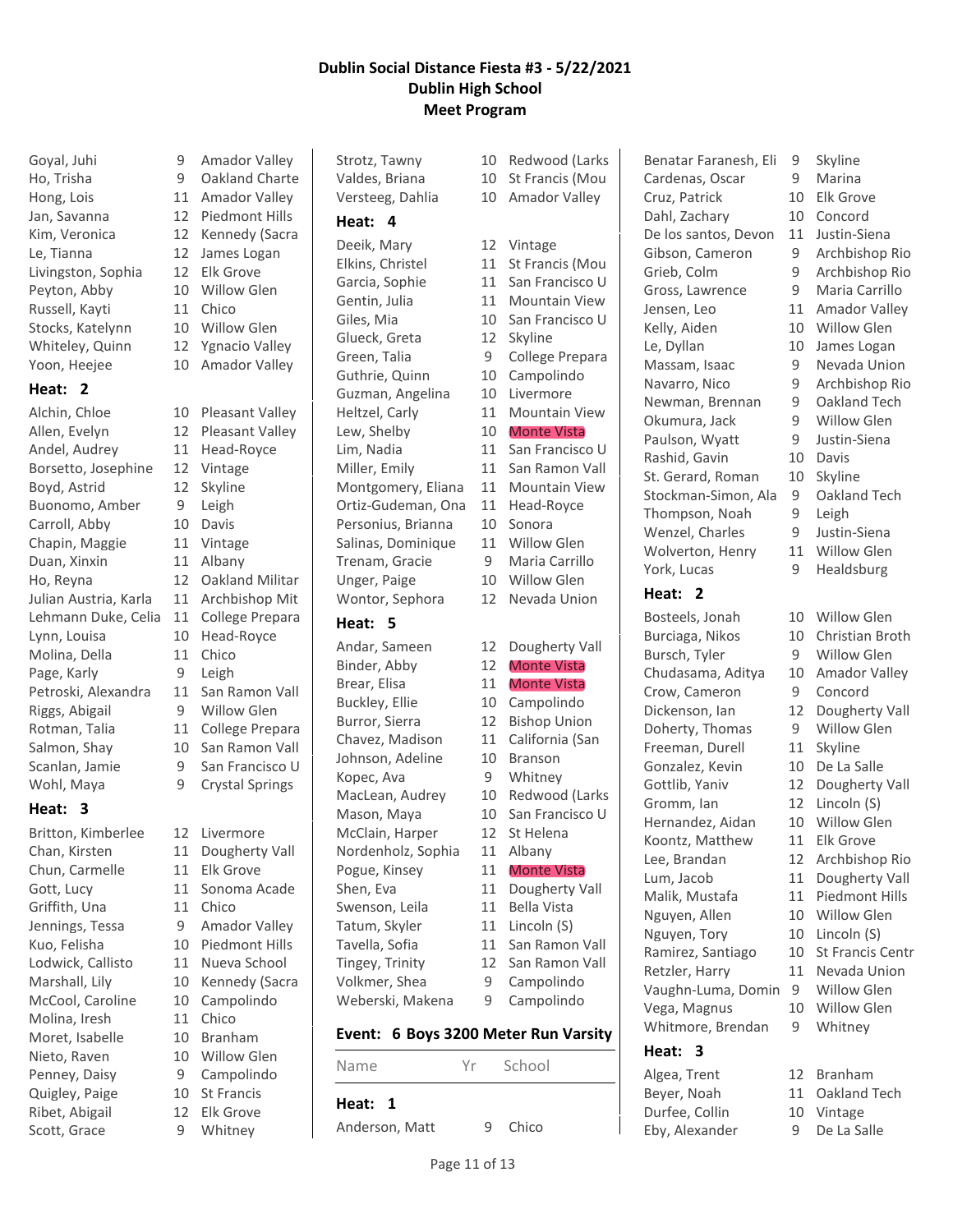Huang, Austin 12 Amador Valley Kethana, Arnav 11 Dougherty Vall Khuntia, Nik 11 Menlo King, Griffin 11 San Ramon Vall Klein, Owen 12 Skyline Knight, Ian 10 Bellarmine Coll Leung, Devin 12 San Francisco U Mates-Muchin, Leo 11 Skyline Muff, Cavin 9 Pleasant Valley Park, Jack 10 Westmont Parker, Will 9 Archbishop Rio Peregrino, Hayden 12 Archbishop Rio Rapp, Jaden 10 Whitney Rucker, Arlo 11 St Joseph Notre Sanchez, Jaydan 10 De La Salle Scannell, Andrew 12 Skyline Simpson, Brandon 12 Concord Vijayakumar, Vishnu 12 Justin-Siena Zimmerman, Jack 9 Redwood (Larks

#### **Heat: 4**

| Avalos, Ernesto      | 12 |
|----------------------|----|
| Botkin, Owen         | 10 |
| Clima, Dominic       | 11 |
| Coleman, Christopher | 10 |
| Cromartie, Bryan     | 11 |
| Galinis, Kyle        | 11 |
| Gomes, Logan         | 10 |
| Grogan, Luke         | 10 |
| Itow, Evan           | 11 |
| Lantis, Jacob        | 10 |
| Lo, Nathan           | 9  |
| Lopez, Noah          | 9  |
| Mehta, Ronit         | 10 |
| Mohan, Kieran        | 11 |
| Moncrief, Robert     | 11 |
| Monette, Izak        | 11 |
| Mukherjee, Arnav     | 11 |
| Mullane, Matthew     | 9  |
| Pereira, Colin       | 11 |
| Pruitt, Andrew       | 9  |
| Tajiri, Joel         | 9  |
| Velazquez-Patino, Ma | 10 |
| Zamora, Isaiah       | 12 |
| <b>Heat:</b><br>5    |    |

Aguilar, Jesus 11 Archbishop Rio Aspeitia, Steven 11 Marina Bhatnagar, Raghav 11 Dougherty Vall Borrelli, Dominic 12 De La Salle Choe, Benjamin 10 Maria Carrillo Cougevan, Connor 9 Davis Deffner, Aiden 10 Menlo Donohue, Jonathan 10 Maria Carrillo

Newark Memor Bellarmine Coll **Branham** De La Salle Willow Glen Newark Memor Calaveras Archbishop Rio Willow Glen Willow Glen St Francis (Mou Whitney Amador Valley Kennedy (Sacra Chico Amador Valley Amador Valley St Francis (Mou St Francis (Mou California (San Whitney Pleasant Valley Bellarmine Coll

Funke, Liam 12 Archbishop Rio Havlik, Matt 10 San Ramon Vall Herrmann, Nick 10 Whitney Hervey, Jack 12 Chico Jacobs, Logan 12 Concord Jardin, Tryon 11 Pleasant Valley Kenny, Ryan 12 De La Salle Markovich, Andrew 9 Redwood (Larks McGregor, Renton 11 Pleasant Valley Mckee, Mason 10 Archbishop Rio Ramirez, Uriel 11 Bellarmine Coll Rashid, Luke 12 Davis Sloan, Jack 10 St Francis (Mou Unger, Logan 12 Willow Glen Wun, Ben 11 Chico

### **Heat: 6**

Callahan, Tommy 11 Willow Glen Chao, Marco 11 De La Salle Eakin, Tyler 11 Monte Vista Espirtu, Jaime 12 Calaveras Gonzales, Daniel 10 Lincoln (S) Guiducci, Jacob 12 Justin-Siena Honda, Diego 11 Bishop Union Moore, Nicolas 12 Calaveras Moret, Antoine 11 Branham Olah, Brandon 10 Whitney Ransford, Aidan 12 Whitney Sajor, Andrew 11 Edison Solecki, Nate 11 Chico Webster, Blake 10 Campolindo Zeljak, Spencer 10 Branham **Heat: 7**

Acuna, David 12 Napa Alm, Matthew 11 California (San Chadwick, Byron 12 Whitney Chambers, Zach 12 Rio Americano Foster, Carson 11 San Ramon Vall Garcia, Diego 11 Dougherty Vall Gomez de la Vega, Ag 12 De La Salle Hart, Ethan 12 Lincoln (S) Jamieson, Cole 10 Whitney Mak, Ryken 10 Amador Valley Mitchell, Ryan 10 Davis

Ahmed, Talha 10 Newark Memor Dube, Ryan 11 California (San Frida, Jack 10 Bellarmine Coll Kato, Owen 11 St Francis (Mou Kelly, James 12 San Francisco U Murtagh, Collin 11 Archbishop Rio Ponzio, James 10 Monte Vista Ch Werner, Ethan 9 Redwood (Larks Moffett, Jacob 10 McNair

Moreno, Brandon 10 West Campus Pagaran, Noah 11 Lincoln (S) Richards, Andrew 10 Dougherty Vall Salinamakki, Chinmay 12 Dougherty Vall Salmon, Quinn 10 San Ramon Vall Sehorn, Liam 12 Chico Simmons, Jonathan 12 Skyline Theocheung, Aiden 12 Bellarmine Coll Tokubo, Chance 11 Newark Memor Wollenweber, Natha 10 Redwood (Larks Woolery, James 11 Heritage (Brent **Heat: 8** Ahmed, Muhammed 12 Newark Memor Aliaga, Casper 12 Bellarmine Coll Benito, Moises 11 Palma Callon, Ben 12 Bellarmine Coll Chettiar, Tanish 11 Bellarmine Coll Cutter, Daegan 10 Redwood (Larks Finta, Jason 12 Whitney Geil, Ben 12 Leigh Gomez, Oscar 11 De La Salle

Goodrich, Patrick 12 Scotts Valley Hesser, Garrett 11 Calaveras Julian, Michael 11 The York School Kawabata, Tad 11 Newark Memor Krishnan, Vibhu 11 Bellarmine Coll Leahey, Brendan 12 Monte Vista Pretre, Justin 10 Menlo Pullen, Rhys 11 Campolindo Selby, Travis 12 Nevada Union Trepanier, Nicholas 11 Mountain View Vargas, Julian 11 St Francis Centr Vieyra, Noe 11 Maria Carrillo Yanashita, Ryunosuke 11 Bellarmine Coll Yarwood, Christian 12 Bellarmine Coll

# **Heat: 9**

Abdelmagid, Ashraf 12 Dougherty Vall Ayers, Zachary 11 Davis Babby, Nathan 12 De La Salle Chapman, Godebo 12 West Campus Coutts, Samuel 12 Pacific Grove Curulla, Patrick 12 De La Salle Dibble, Adin 11 Sonora Donohue, Jacob 11 Maria Carrillo Eikemeyer, John G. 12 Aptos Giannini, Mario 11 Chico Grace, Hudson 12 Redwood (Larks Houston, Euan 12 Amador Valley Iden, Taylor 12 Archbishop Mit Kain, Jeremy 11 Scotts Valley Lacey, Sean 11 Bella Vista

- 
- 
- 
- 
- 
- 
- 
- 
- 
- 
- 
- 
- 
- 
- 
- 
- 
- 
- 
- 
- 
- Leblond, Emmanuel 11 Mountain View